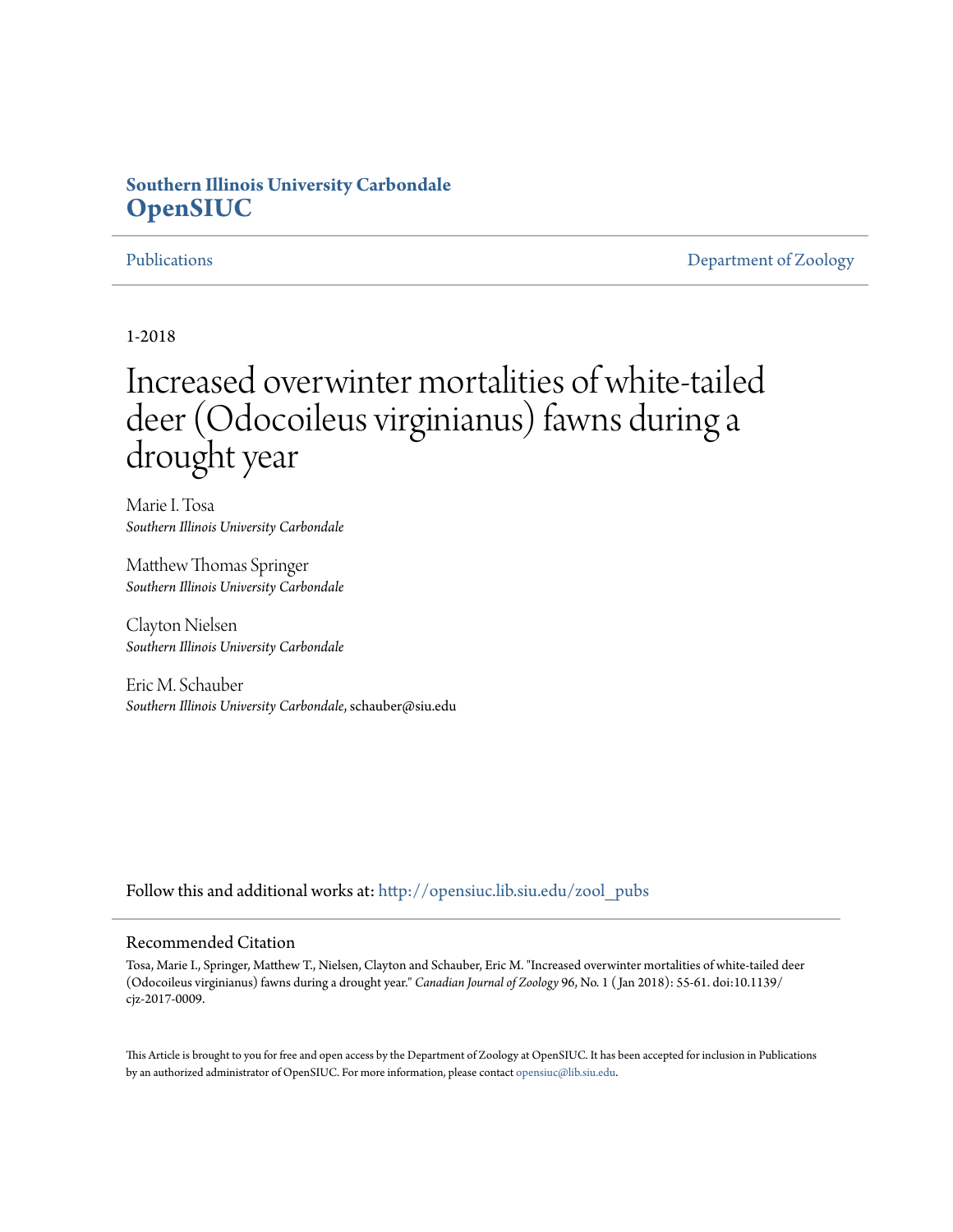### 19 May 2017 **Increased overwinter mortalities of white-tailed deer (***Odocoileus virginianus***) fawns during**

#### **a drought year**

 $\overline{a}$ 

M. I. Tosa, M. T. Springer, E. M. Schauber, C. K. Nielsen

- Marie I. Tosa<sup>1</sup> and Eric M. Schauber, *Cooperative Wildlife Research Laboratory, Department of Zoology, and Center for Ecology, Southern Illinois University; Carbondale, 62901*
- Matthew T. Springer, <sup>2</sup> *Cooperative Wildlife Research Laboratory, Department of Forestry, and Center for Ecology, Southern Illinois University; Carbondale, 62901*

Clayton K. Nielsen, *Cooperative Wildlife Research Laboratory, Department of Forestry, Southern Illinois University; Carbondale, 62901.*

Corresponding author: M. I. Tosa (e-mail: tosa.marie@gmail.com)

*<sup>1</sup> Current affiliation: Northern Rocky Mountain Science Center, U. S. Geological Survey, 38 Mather Dr., West Glacier, MT 59936, USA*

<sup>2</sup> *Current affiliation: Department of Forestry, University of Kentucky, 730 Rose Street, Lexington, KY 40546, USA*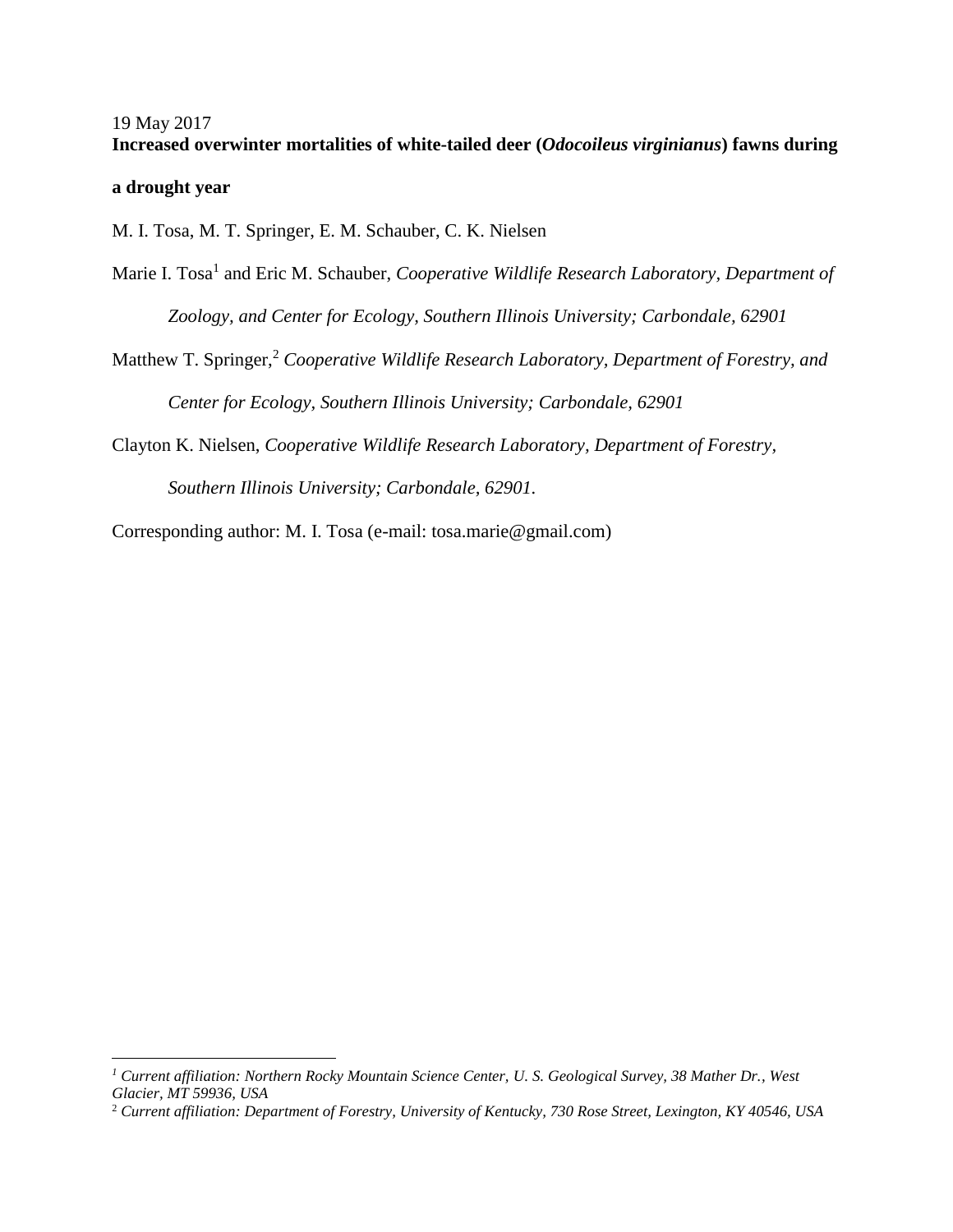M. I. Tosa, M. T. Springer, E. M. Schauber, and C. K. Nielsen. Increased overwinter mortalities of white-tailed deer (*Odocoileus virginianus*) fawns during a drought year.

#### **Abstract**

Mortality rates of white-tailed deer (*Odocoileus virginianus* (Zimmerman, 1780)) fawns have been quantified throughout North America. Few studies, however, have assessed cause-specific mortality of fawns after the first 3 months of life or during a severe weather event. During 2010- 2014, we captured and radiotracked 93 fawns in southern and central Illinois and recorded 18 mortality events. In order of importance, survival rates were affected by days since capture, year of drought, age at capture, week post-capture (1/0 indicator), and region. Estimated overwinter (fall through spring) survival rate ( $\pm$  SE) of fawns in both regions during 2010-14 was 0.83  $\pm$ 0.04. However, estimated overwinter survival rates were depressed during 2012-13, following the severe drought of  $2012 (0.63 \pm 0.11)$  or  $0.66 \pm 0.11$  depending on model). Main causes of mortality were capture-related and predation, though some dead deer also showed signs of hemorrhagic disease. We suspect that the extreme drought of 2012 created favorable conditions for fall-spring mortality of fawns, due to elevated disease transmission and lower forage quality and quantity for deer. In addition, drought may have contributed to predation by reducing abundance of alternative prey. Our results suggest that severe weather conditions during summer can substantially impact overwinter fawn survival.

**Key words** bobcat, drought, *Lynx rufus*, mortality, *Odocoileus virginianus*, Illinois, survival, predation, white-tailed deer.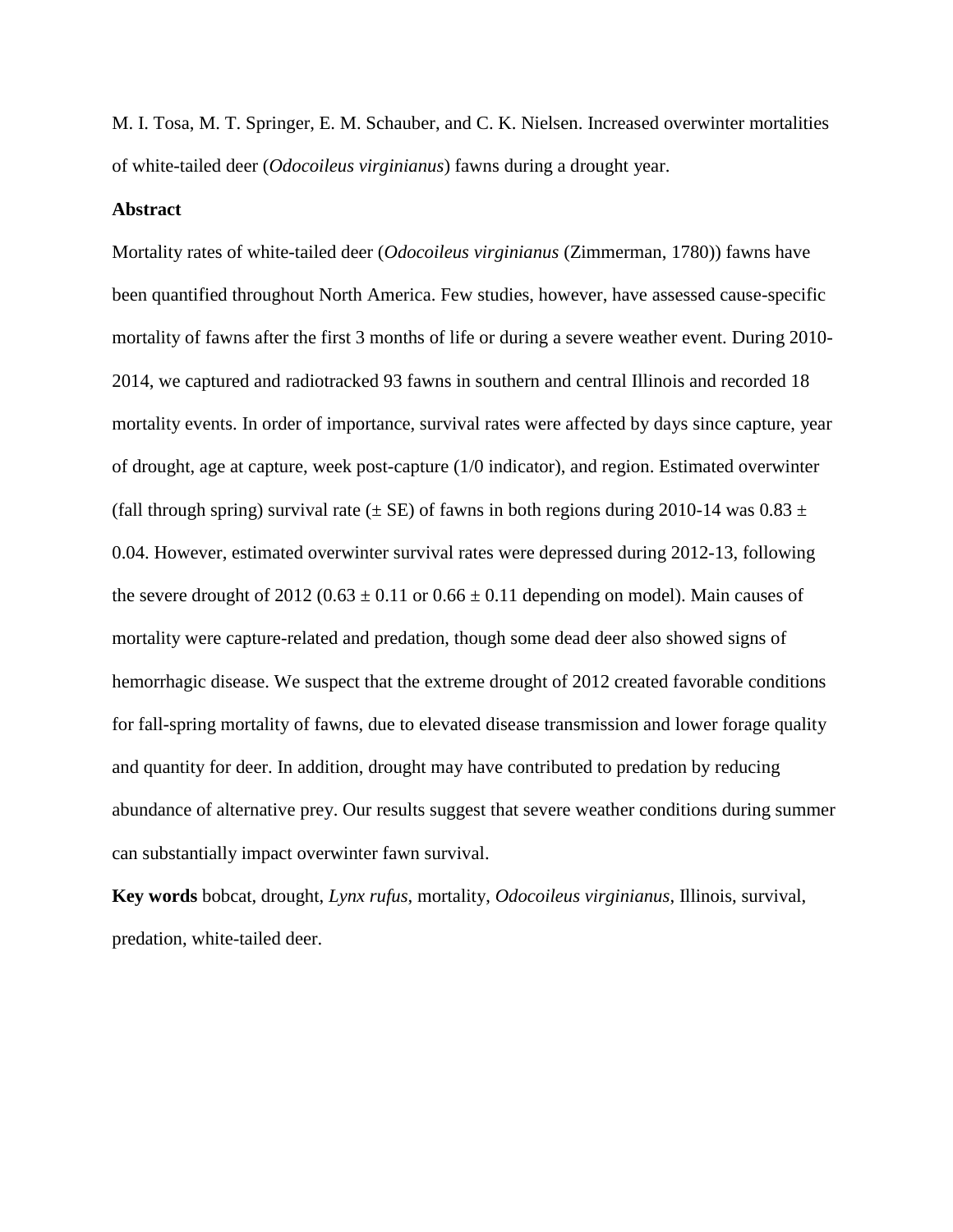#### **Introduction**

Accurate estimates of vital rates are important for understanding wildlife population dynamics and for species management. For white-tailed deer (*Odocoileus virginianus* (Zimmerman, 1780)), fawn production and survival rates are especially important to population dynamics (Fuller 1990; Hatter and Janz 1994; Gaillard et al. 1998; White and Lubow 2002). Much research has focused on neonatal fawn survival because young fawns are most susceptible to mortality, particularly predation by coyotes (*Canis latrans* (Say, 1823)), bobcats (*Lynx rufus* (Schreber, 1777)), black bears (*Ursus americanus* (Pallas, 1780)), and wolves (*Canis lupus* (L., 1758)) (Cook et al. 1971; Porath 1980; Nelson and Mech 1981; Epstein et al. 1983; Ballard et al. 1999; Rohm et al. 2007). More recently, research has focused on changes in young fawn survival due to the expansion of predator distributions to novel regions (Jackson and Ditchkoff 2013; Kilgo et al. 2014; Chitwood et al. 2015*a*, 2015*b*; Gulsby et al. 2015; Nelson et al. 2015). Other causes of neonatal mortality are abandonment, starvation, disease, parasites, and agricultural operations (Cook et al. 1971; Porath 1980). Typically, survival of fawns increases significantly following the first 8 weeks of life, as they become more mobile and can elude predators better (Carroll and Brown 1977; Nelson and Woolf 1987). Fawns > 6 months old often have mortality rates similar to adult females (Brinkman et al. 2004; Anderson et al. 2015). Therefore, few fawn mortality studies follow deer to the end of the first year.

Studies that have continued to monitor radiomarked fawns past the first 8 weeks of life have attributed older fawn mortalities to hunting, poaching, and vehicle collisions (Vreeland et al. 2004; Rohm et al. 2006; Burroughs et al. 2006; Hiller et al. 2007). Thus, another method for estimating deer vital rates is by analyzing deer harvest data (e.g., fawn-to-doe kill ratios, age structure of harvest). Although harvest data can provide general estimates of fawn survival rates,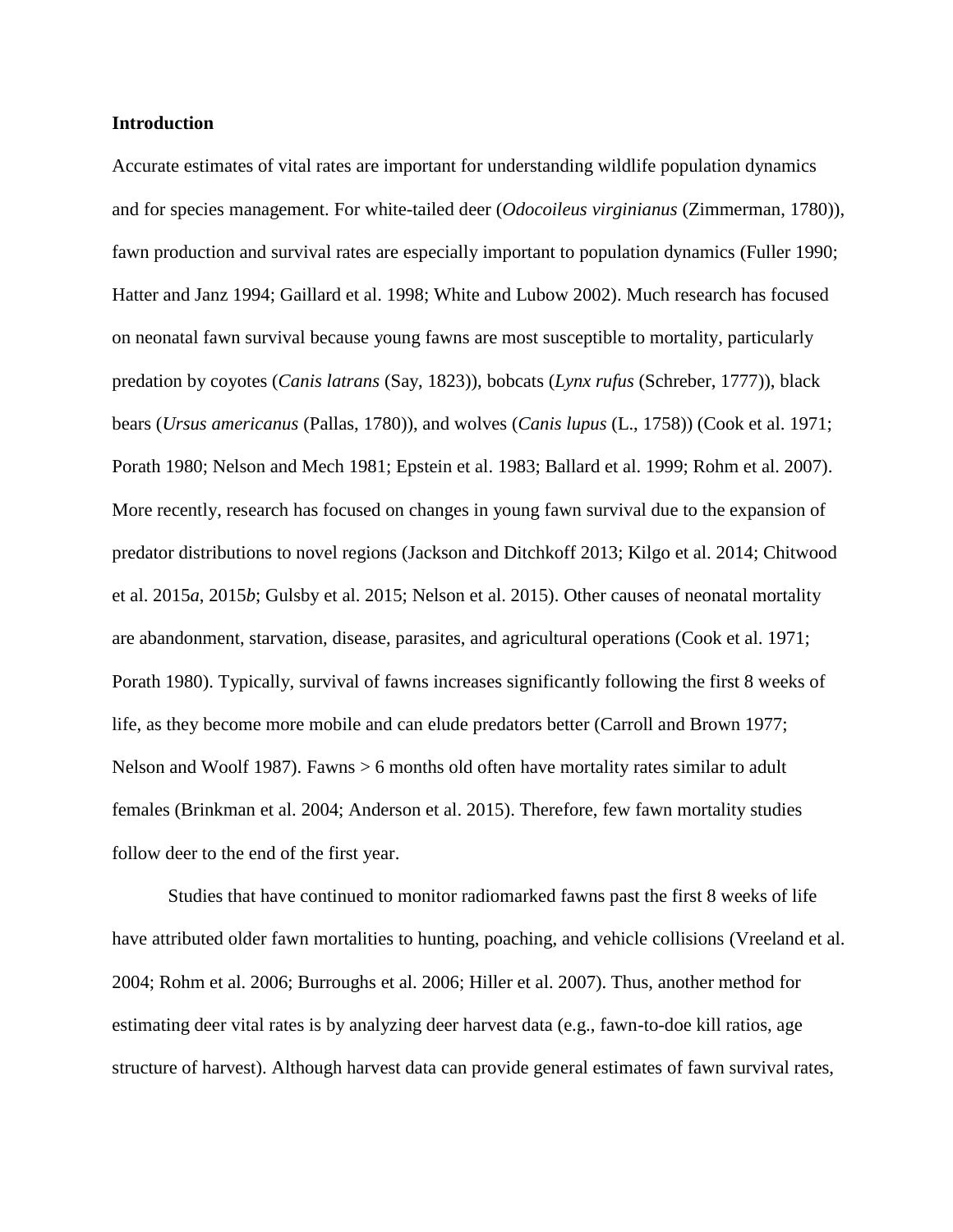these estimates can be constrained by limited hunter access and because hunters may be biased toward harvesting certain age and sex classes (Roseberry and Woolf 1991). Harvest data are also constrained to hunting seasons, which typically end in January when fawns are 6-7 months old, and fail to identify causes of mortality besides harvest.

Another knowledge gap regarding fawn survival is that few researchers have studied the effects of weather. Much of this research focuses on winter weather severity; for instance, Verme (1977) observed that winter weather severity was a negative indicator of fawn birth mass and survival the following summer, and DelGiudice et al. (2002) found that deer survival was negatively associated with winter severity, primarily snow depth. In contrast, spring and summer conditions could also affect subsequent overwinter survival of fawns. In particular, summer drought severity could decrease fawn growth rates. Toïgo et al. (2006) reported that drought intensity during the summer of birth decreased fawn body size and mass. These findings suggest that weather conditions, especially winter severity and drought severity, can significantly decrease deer recruitment. Still, none of these studies examine how drought affects deer vital rates. Moreover, since severe weather conditions are (by definition) rare, they are difficult to predict and study. Therefore, estimates of fawn survival in severe weather conditions would provide useful insight into deer population dynamics.

We examined overwinter (i.e., fall through spring) survival rates of white-tailed deer fawns in southern and east-central Illinois from 2010-2014, with a severe drought occurring in 2012. We predicted that fawn survival would be depressed following the drought. We report increased mortalities, especially due to predation and capture, following a severe drought year. **Study Area**

As part of a larger project, we captured and collared juvenile white-tailed deer in 2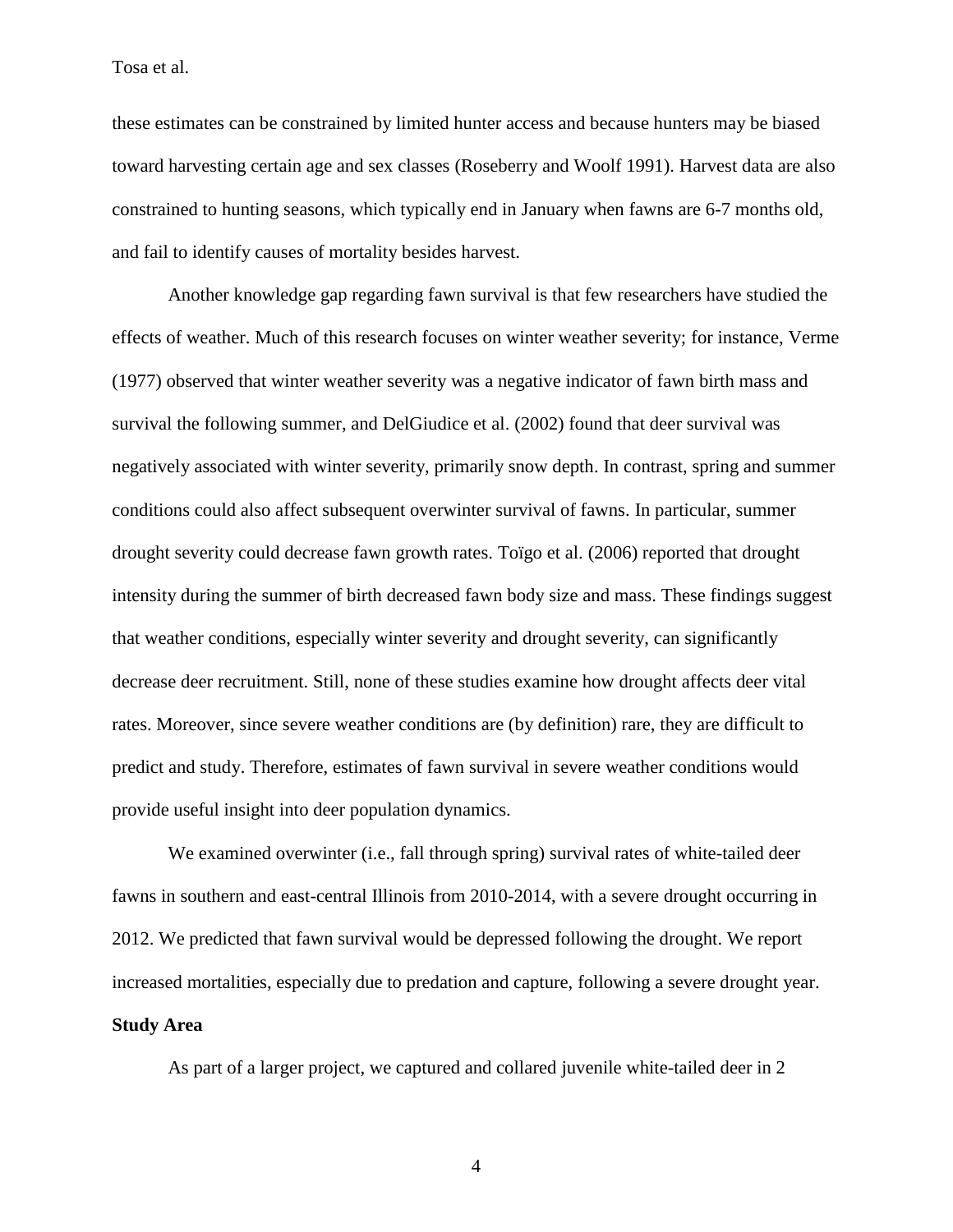regions (southern and east-central Illinois, USA) from October to March during 2010 to 2014. The southern Illinois region consisted of 4 study areas (Johnson Farm, Touch of Nature Environmental Center, Crab Orchard National Wildlife Refuge, and Rend Lake). This region typically has hot humid summers and mild winters; mean monthly temperatures range from 32 C in July to -5 C in January, and annual precipitation average 120 cm (National Oceanic and Atmospheric Administration 2010). Study areas in southern Illinois are primarily oak-hickory forest with some residential and agricultural areas; bobcats, coyotes, and domestic dogs (*Canis lupus familiaris* (L., 1758)) are the primary predators of fawns in this region (Rohm et al. 2007). All study areas in southern Illinois were closed to hunting except for 4-day deer hunts for handicapped persons in November at Touch of Nature Environmental Center and Rend Lake.

The study area in east-central Illinois consisted of areas surrounding Lake Shelbyville. Mean monthly temperatures in range from  $30 \text{ C}$  in July to  $-8 \text{ C}$  in January, and annual precipitation average 100 cm (National Oceanic and Atmospheric Administration 2010). This area is primarily row-crop agriculture with some developed land and forest (Anderson et al. 2013). The areas surrounding Lake Shelbyville are open to hunting, and primary causes of mortality of deer in this region are deer-vehicle collisions, coyotes, and hunter-related (harvest or wounding) (Anderson et al. 2015).

The state of Illinois experienced a severe drought during 2012 with greatest severity during May-August (Figure 1) – months corresponding to parturition and early fawn growth of white-tailed deer. Epizootic hemorrhagic disease (EHD) outbreaks occurred regionally during late summer and fall 2012 (Stallknecht et al. 2015). All other periods of the study experienced near-normal or above average precipitation (Figure 1) and low levels of EHD.

#### **Material and methods**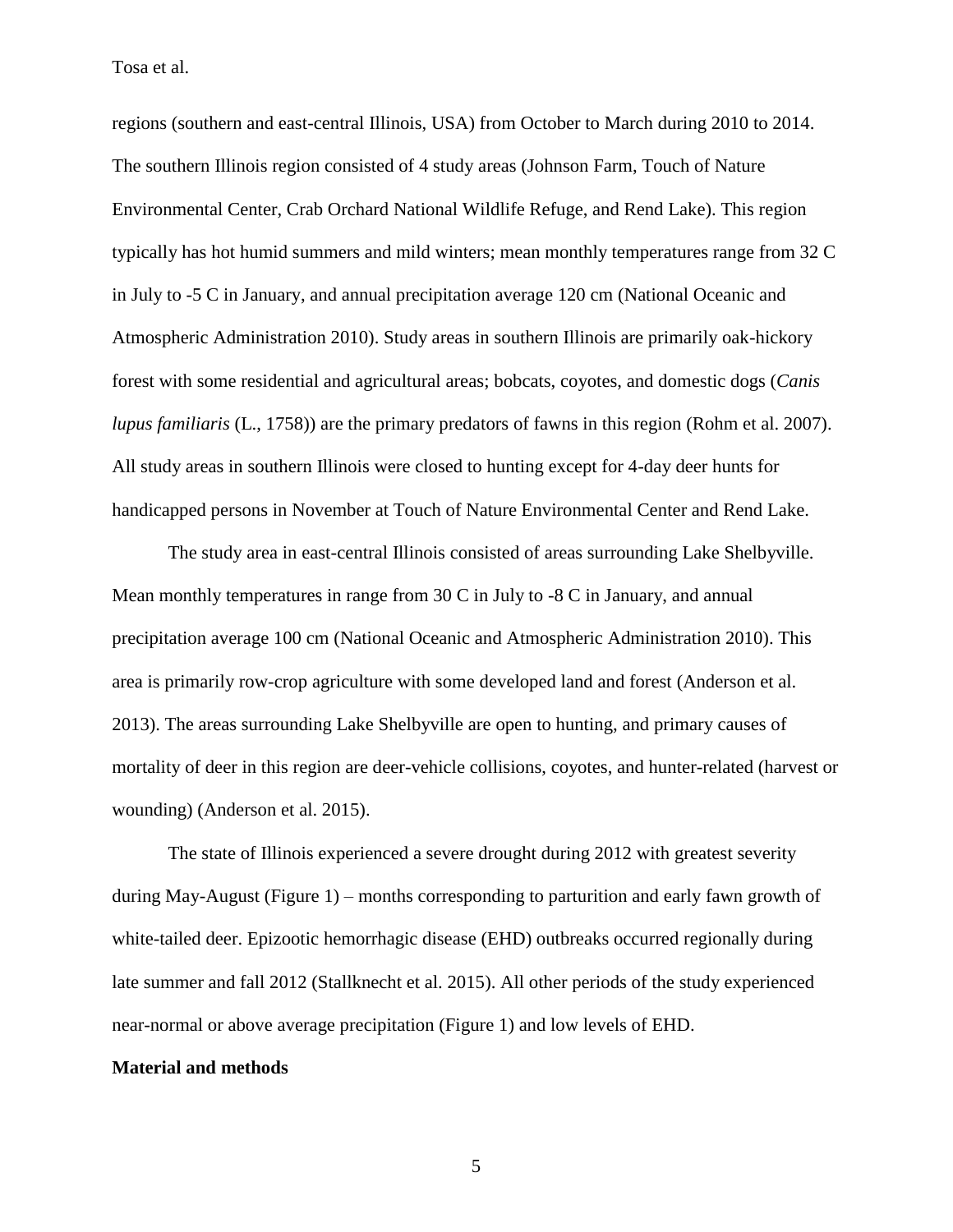We used drop nets, rocket nets, and darts to capture deer during October to January of 2011-14 in southern Illinois and January to March of 2011-2014. Each captured deer was immobilized by intramuscular injection of 4mg/kg Telazol® (Fort Dodge Animal Health, Fort Dodge, Iowa, U.S.A.) and 2mg/kg xylazine HCl, ear-tagged, and aged as a fawn (ca. 0.5 yr old) by tooth replacement and wear (Severinghaus 1949). Fawns were equipped with a GPS collar (0.76 kg; TGW-4500; Telonics, Inc., Mesa, Arizona, USA or 0.83 kg; G2110E; Advanced Telemetry Systems, Inc., Minnesota, USA) or proximity logger collar (0.40 kg; E2 V1.0; SirTrack, Havelock North, New Zealand). GPS collars were programmed to record locations at least hourly, and for all collars, VHF mortality signals were emitted after 4 hours of inactivity. Effects of xylazine HCl were antagonized using 4 mg/kg tolazine HCl, and deer were observed until they were able to leave the capture area on their own. Deer unable to leave the capture area after several hours were euthanized, and necropsies were conducted at the laboratory.

We monitored collars daily during capture and weekly thereafter until collars detached. We programmed collars in southern Illinois to detach on 1 June each year; we released collars remotely via satellite communication in east-central Illinois in November each year. If we detected mortality signals, we attempted to recover the collar and carcass immediately. We conducted field necropsies and assessed site evidence to determine cause-specific mortality according to the criteria given by Garner et al. (1976) and Rohm (2005). Specifically, we looked for hemorrhaging in wounds to distinguish between scavenging and predation, and we considered caching behavior to be characteristic of bobcat predations. We also used the level of feeding on the carcass to distinguish between domestic dog and coyote predations. Mortalities that occurred within 7 days of capture were considered capture-related (Burroughs et al. 2006). Using these criteria, we classified causes of mortality into capture-related, vehicle collision,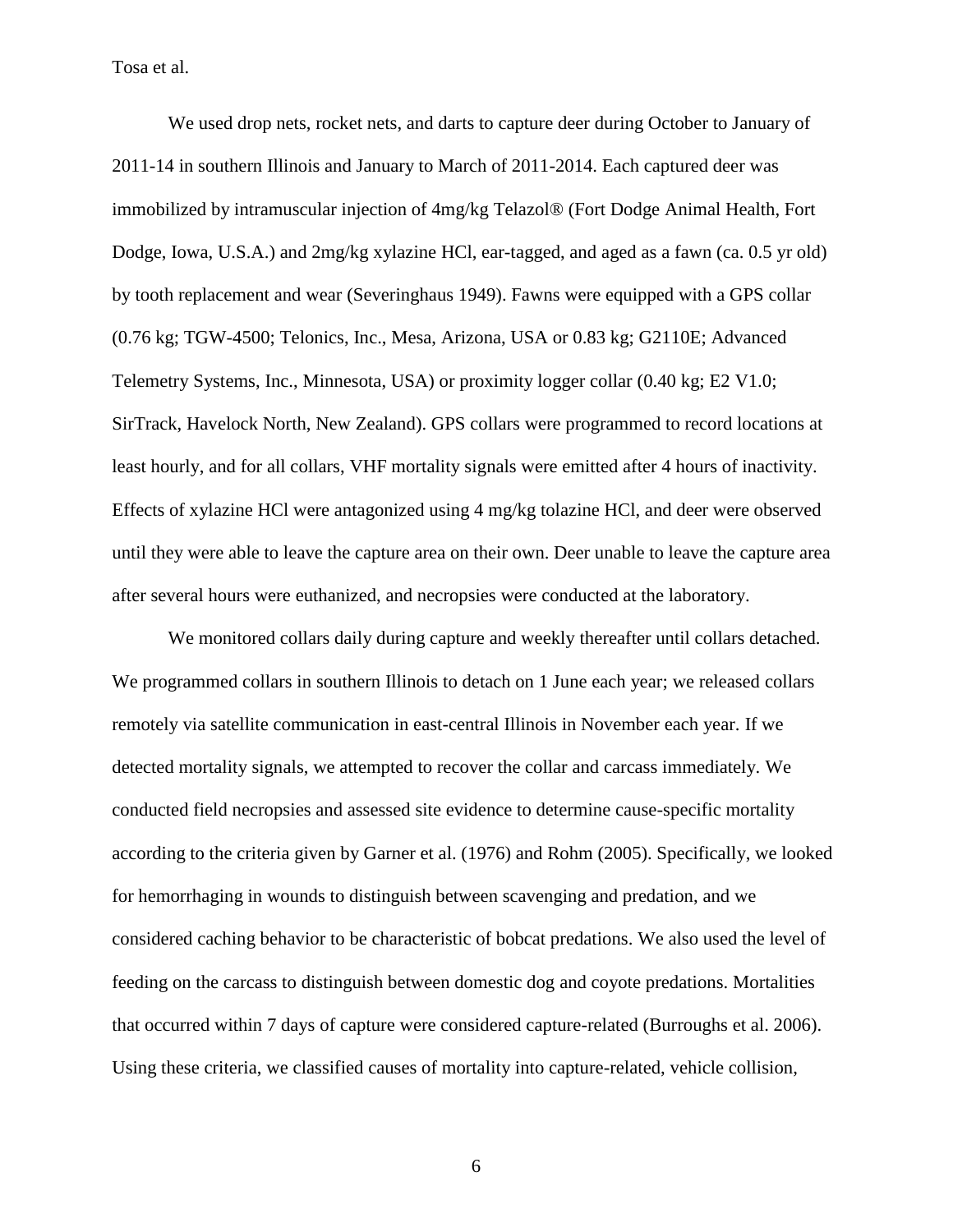predation, and unknown categories. We did not expect hunter-related mortality because trapping occurred after the end of all hunting seasons. In addition, we noted any signs of hemorrhagic disease such as sloughing of the hooves or splenomegaly. We calculated age at capture by assuming fawns were born June 6, the peak of parturition in southern Illinois as reported by Rohm (2005). Capture and sampling procedures were approved by the Institutional Animal Care and Use Committee at Southern Illinois University Carbondale (Protocol 11-027).

All data analyses were conducted in Program R version 3.1.2 (R Core Team 2014).We estimated the daily survival rate of collared fawns until 222 days after capture in the package RMark (Laake 2013) using a known-fates survival estimator without staggered entry. All encounter histories began the day of capture and were right-censored if alive when the collar detached or if alive on 1 June (when fawns were considered yearlings). We formatted the data in this way because staggered entry does not allow for coding time variables post-capture, merely time from the beginning of the study. Since we were interested in modeling elevated mortality risk during the first 7 days following capture in our survival estimates, entering all deer at capture allows us to separate the first 7 days from the remainder of the study period. We evaluated and ranked candidate models using Akaike's Information Criterion adjusted for small sample sizes (AIC<sub>C</sub>). We built models based on various biologically meaningful combinations of the following predictor variables: sex, year (categorical), year of drought (1 for 2012, 0 otherwise), region, age at capture (days), quadratic effects of age at capture (i.e., [age at capture]<sup>2</sup>), myopathy window (1 during first 7 days after capture, 0 thereafter), and days since capture. We also included two-way interaction effects between sex, drought, region, age at capture, myopathy window, and days since capture. Note that we are using 3 temporal variables to disentangle 3 different effects; 1) age effect is tested by days since capture to account for older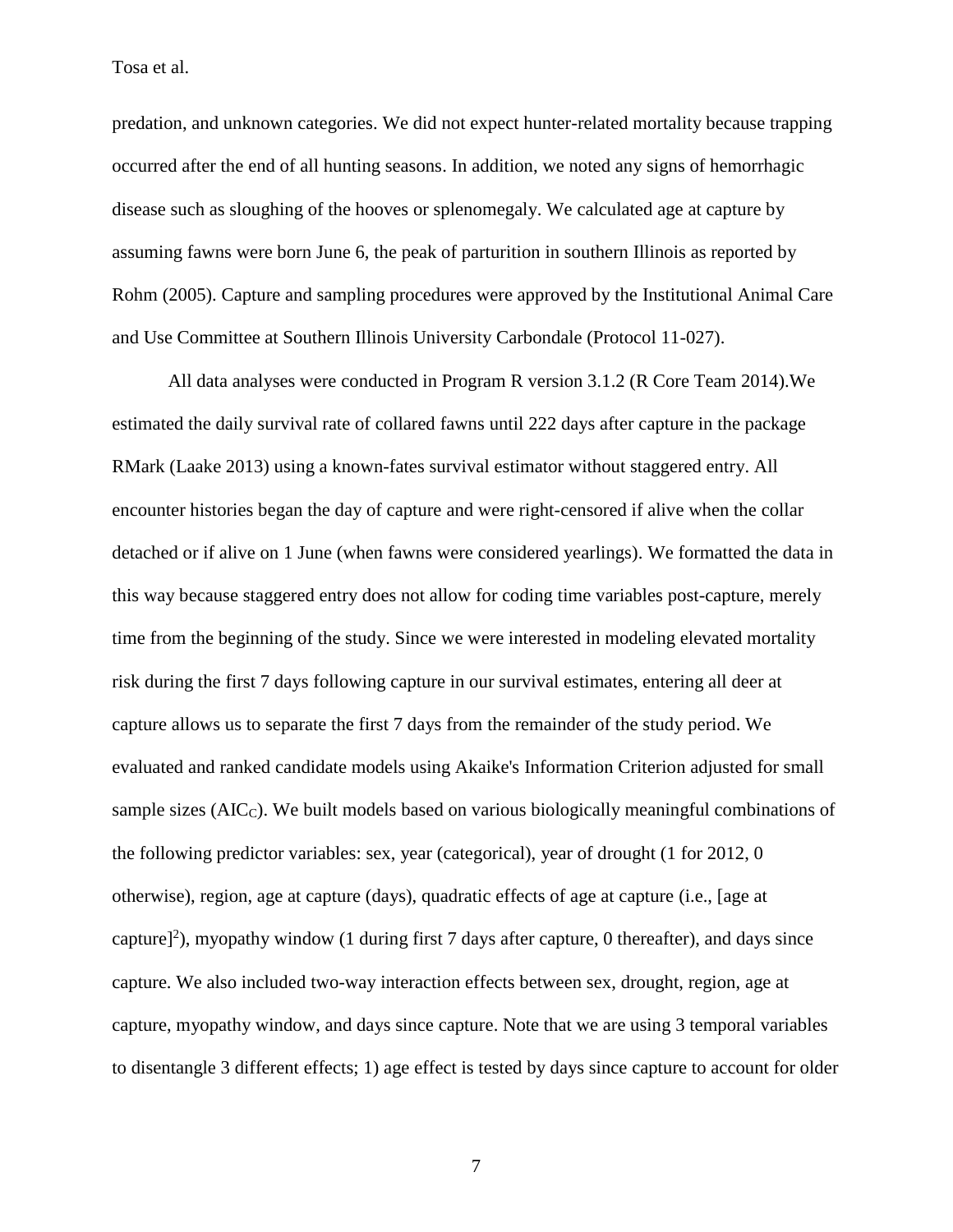fawns that generally survive better, 2) individual heterogeneity ( "frailty") effect is tested by age at capture to account for a biased sample of fawns in which frail fawns are underrepresented later in the study (Pollock et al. 1989), and 3) capture effect is tested by myopathy window to account for higher survival after the capture-myopathy window. Typically, the frailty effect is built into survival models using staggered entry, which we did not use. We modeled the quadratic effect of age at capture because we believed that survival may increase nonlinearly for fawns that were captured when they were older.

Models  $\leq$   $\Delta AIC_C$  were considered competitive (Burnham and Anderson 2010). Goodness-of-fit statistics are currently unavailable for known-fates models. Therefore, we performed a overdispersion sensitivity analysis of the variance inflation factor (ĉ); we iteratively adjusted ĉ from 1 (no overdispersion) to 3 (extreme overdispersion) in increments of 0.25 and examined the resulting model selection output (Brasher et al. 2006).

#### **Results**

Over four trapping seasons, we collared 94 fawns (34 in southern Illinois, 60 in eastcentral Illinois; 49 F, 45 M) (Table 1). We recorded 19 mortalities (13 F, 6 M): nine capturerelated, six predation events, two vehicle collisions, and two unknown. Three of the capturerelated mortalities were caused by trauma (broken spine and major internal bleeding). Capturerelated mortalities were most numerous in 2012-13 ( $n = 6$ ), twice as many as all other years combined (1 in 2010-11; 2 in 2011-12, 0 in 2013-14). Based on a median parturition date of 6 June, fawns were  $234 \pm 4$  days (mean  $\pm$  SE) old at time of capture (southern Illinois:  $186 \pm 5$ days, east-central Illinois:  $260 \pm 2$  days). Bobcats were the most prominent predator, accounting for four predation events. Coyotes and domestic dogs each accounted for one predation mortality. Only fawns that died during 2012-13 showed signs of disease (*n* = 3): one had splenomegaly,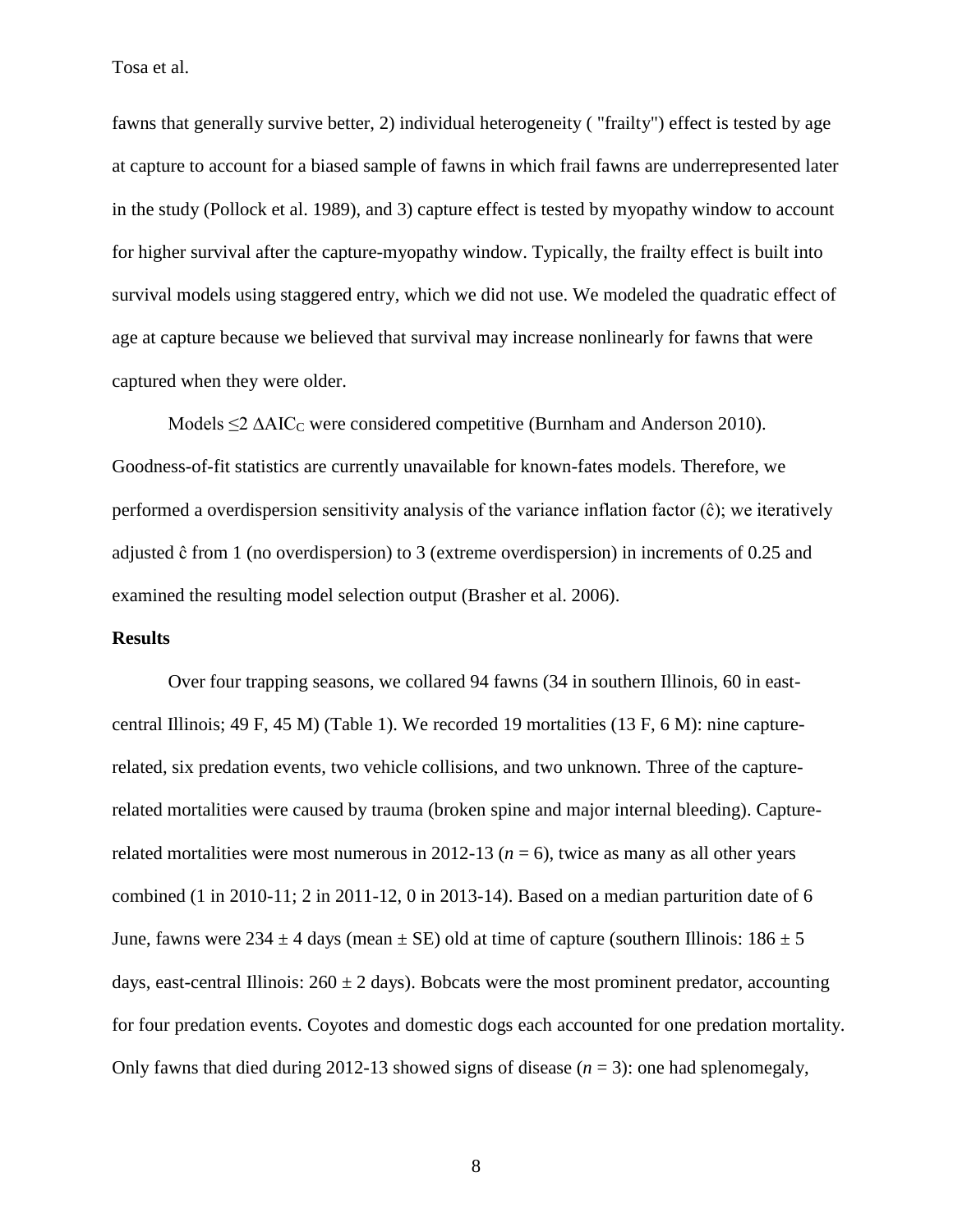one had white mucosal nodules in the spleen, and one had sloughed hooves. Two of these fawns were unable to recover from chemical immobilization and were euthanized.

Assuming no overdispersion, all competitive survival models included both days since capture and year of drought, and all but one model also included age at capture and myopathy window (Table 2). As we adjusted  $\hat{c}$  from 1 to 3, the top survival models changed considerably, indicating that model selection was sensitive to presence and level of overdispersion (which are unknown). Three models, however, consistently performed  $\leq 2 \Delta Q AIC_C$  under all values of  $\hat{c}$ (Table 3 and 4). All 3 consistently competitive models included days since capture and year of drought, two included age at capture, two included myopathy window, and one included region. Survival increased with increasing days since capture  $(\beta_{DaysCapt} = 0.03 - 0.05)$ , survival was lower during the drought year (*βDrought* = -1.14 – -1.39), and survival was greater for fawns that were captured when older (*βAgeCapt* = 0.01– 0.01) (Figure 2). Survival increased following the first 7 days after capture (*βMyopWind*= 0.93 – 0.96) and was higher in east-central Illinois (*βRegion* = 1.19). Overall, estimated fawn survival  $\pm$  SE from day of capture to 222 after capture was 0.83  $\pm$ 0.04. Parameter estimates indicate a consistent pattern across models of daily mortality risk being 3-4 times greater (relative risk ratio) during the drought year than all other years (Table 4), resulting in substantially lower estimates of overwinter survival following the drought (Table 5). In competitive models that included a difference between regions, overall estimated survival rate was lower for fawns in southern than in east-central Illinois (Table 5).

#### **Discussion**

Studies of fawn mortality have generally found low mortality rates, especially due to predation, after 8 weeks of age. Here, we report generally low mortality rates of fawns, but unusually high fall-spring mortality rates (relative risk 3-4 times greater) of fawns born in the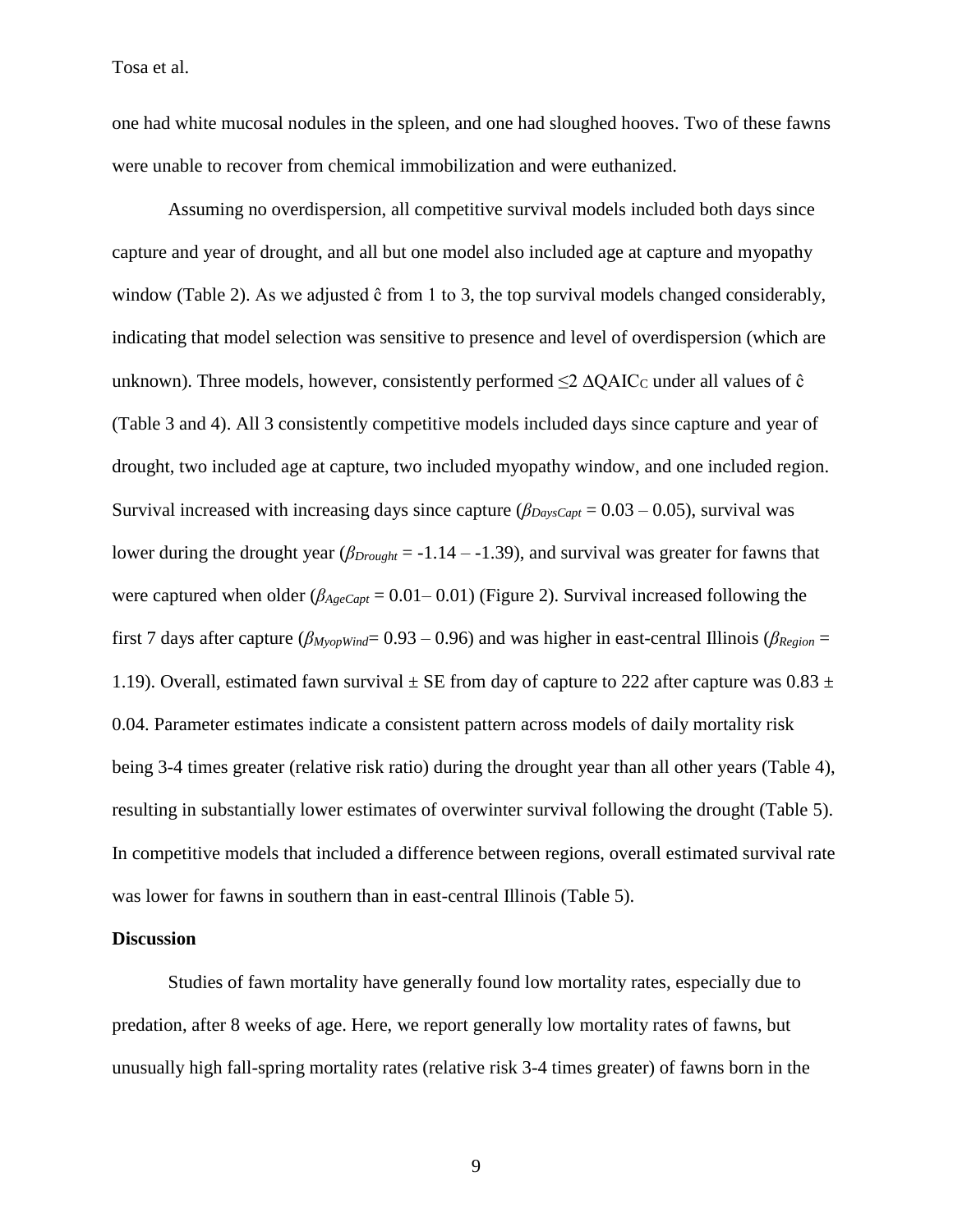drought year, 2012. Most of these fawns either died shortly after capture or were confirmed or likely killed by predators, and some showed signs of disease (spleen pathology and sloughed hooves consistent with EHD). Frequent predation mortalities have only been observed in neonatal fawns in this area (Rohm et al. 2007). In studies of fawns >8 weeks old, however, predation events were rare: out of 91 radiotracked fawns during 2002 – 2004 in southern Illinois (Rohm et al. 2006) and 68 radiotracked fawns during 2006 – 2010 in east-central Illinois (Schauber and Nielsen 2010), just three predation events were reported. Overwinter survival rates of fawns during the other three study years  $(0.88 - 0.89)$  were similar to those reported by Anderson et al. (2015; 0.85), Ballard et al. (1999; 0.86), Wickham et al. (1993; 0.85), Storm et al.  $(2007; 0.87)$ , and Vreeland  $(2002; 0.87 - 0.89)$ . Survival estimates specific to southern Illinois during non-drought years (0.77) were similar to those in other studies in southern Illinois (0.73; Rohm et al. 2006) and Minnesota (0.76; Brinkman et al. 2004). These regional differences in survival rates could reflect differences in dominant landscape (forest vs. agriculture).

We expected age at capture to be an important variable for survival because we did not use a staggered entry approach to analyze survival data. Staggered entry accounts for differences in underlying survival probability among individuals (i.e., individual "frailty") that cause survival rate to be biased upward by data from animals captured later in a vulnerable period (i.e., underrepresentation of frail animals that die early and therefore are unavailable for inclusion in the study; (Pollock et al. 1989). As such, we found evidence for lower survival for fawns captured when they were younger. We also expected days since capture to be an important variable; younger fawns are more vulnerable to mortality because they are typically smaller and still growing (Halls 1984). The consistent positive effect of after myopathy window on fawn survival highlights the vulnerability of fawns to mortality within the first week after capture.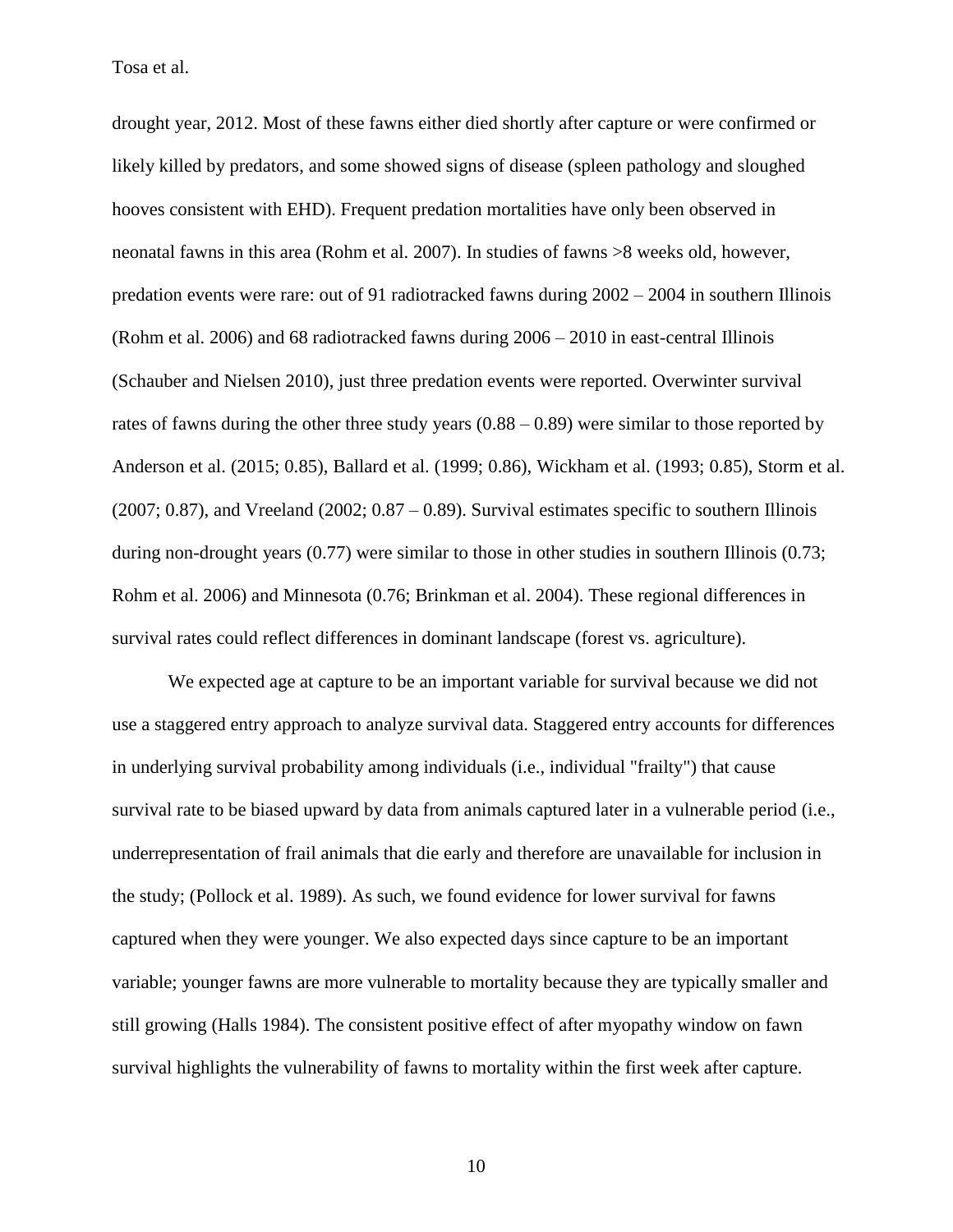We suspect that the high fawn mortality rate we observed from fall 2012 through spring 2013 can be attributed to severe drought during the summer of 2012 (Illinois Department of Natural Resources 2013). Drought conditions decrease forage quantity and quality (Singer et al. 1989) that, especially during and following parturition, can result in smaller and weaker fawns (Knowlton 1976; Toïgo et al. 2006). In addition, drought conditions are associated with enhanced transmission of EHD; drought may force animals to congregate around remaining water sources while promoting reproduction of vector midges (Dubay et al. 2004; Calzolari and Albieri 2013). Considering the rapid progression of acute EHD (Savini et al. 2011) and the time of year the deer died in our study, we conclude that fawns that showed signs of infection were likely recovering from chronic forms of the disease. Undoubtedly, recovering deer (fawns or their mothers) experience additional nutritional and physical stress, which may lead to smaller and weaker fawns (Wobeser 2006) more vulnerable to predators.

Coyotes and bobcats are the primary fawn predators in our study regions, but the large number of predations by bobcats (67% of all predations) was unexpected. Even for neonatal fawn mortalities, bobcats account for only a small proportion of predations (7.0 - 12.5%; Ballard et al. 1999, Vreeland et al. 2004, Kilgo et al. 2012, Nelson et al. 2015). Bobcat densities in southern Illinois were relatively high over 10 years ago  $(27 – 34$  bobcats/100 km<sup>2</sup>; Nielsen and Woolf 2001), but have increased dramatically since then (Bluett 2013), which may elevate predation pressure on older fawns. Moreover, the impact of drought on predators may compound the effects of drought on fawns. Alternative prey populations of coyotes and bobcats, such as small mammals, may become scarce months after a severe drought (Nelson 1993; Merritt et al. 2001), and predators often change their food habit responses in relation to prey abundance (Beasom and Moore 1977). Although deer typically compose only a small portion of bobcat diets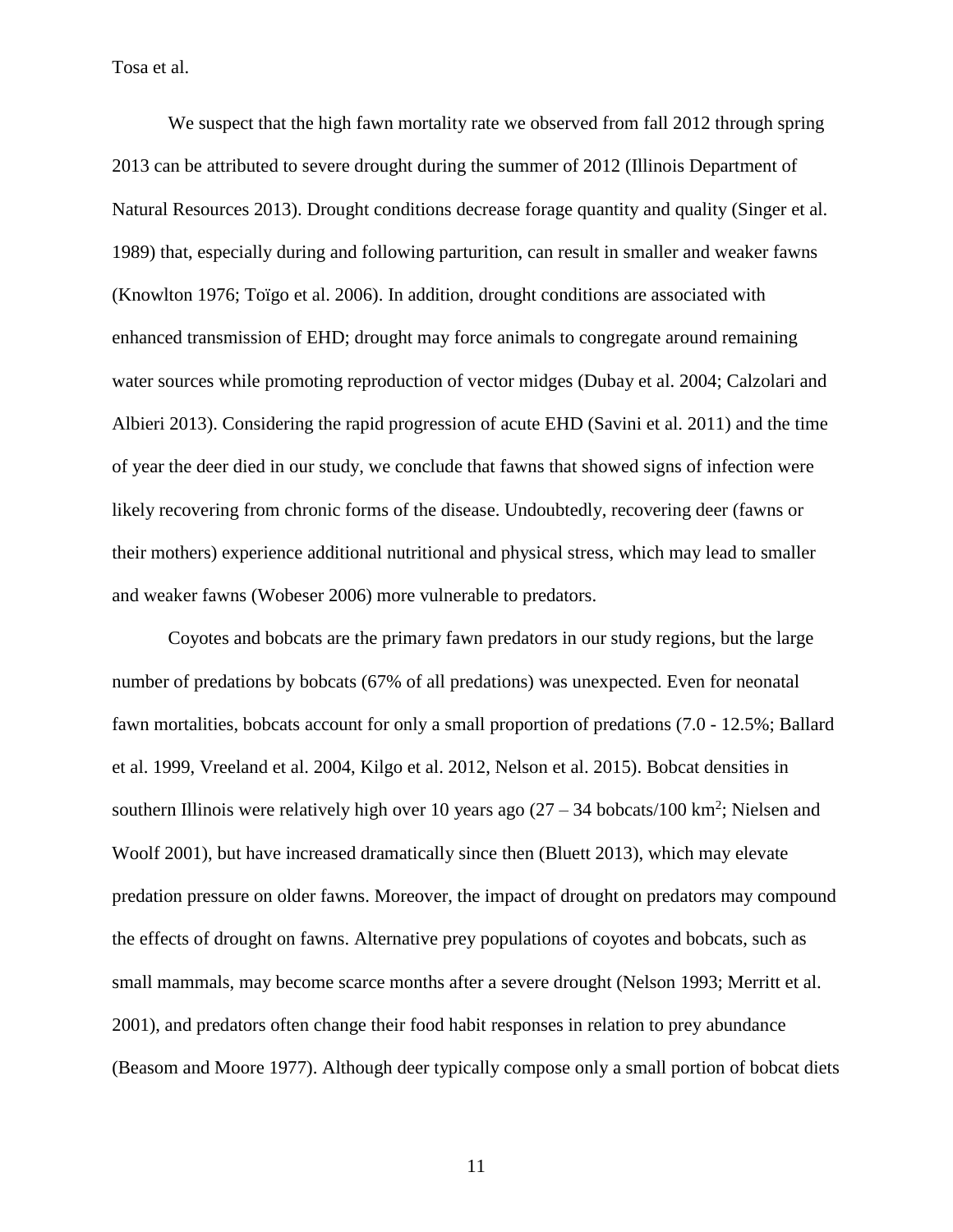(7-9% occurrence; (Woolf and Nielsen 2002) and a small portion of fawns are depredated by bobcats (Kilgo et al. 2012), bobcats may focus on deer when other prey are scarce (Beasom and Moore 1977). Prey switching behavior has also been observed in coyotes in years with below average precipitation (Knowlton 1976). This switch in prey species may account for increased predation, especially by bobcats, on older fawns that may already be weakened by the drought and disease.

It should be noted that capture myopathy and drought may have contributed to the mortalities observed in this study. We expect, however, that capture myopathy would occur during all years of the study. All carcasses were examined for gross signs of capture myopathy (i.e., striations in muscle tissue; Beringer et al. 1996), but none were observed. Still, we documented nine mortalities occurring shortly after capture. In east-central Illinois, we recorded three capture-related mortalities during the year of the drought, but  $\leq 1$  capture-related mortality during each of the other years of the study; in southern Illinois, we recorded three capture-related mortalities during the year of the drought, but only a total of two capture-related mortalities during all other years of the study. The additional stress related to the drought may have caused this increase in capture-related mortality without causing any detectable signs of capture myopathy. Moreover, predators in southern Illinois may have capitalized on fawns with diminished capacity to evade predators due to the aftereffects of capture, which may include lower daily movement rates (Dechen Quinn et al. 2012). Thus, we expected the interaction between drought and myopathy window due to capture to be an important variable in survival. This interaction was among the top competitive models that assumed no overdispersion, but did not perform consistently well in the overdispersion sensitivity analysis. Therefore, we cannot state with confidence that vulnerability to capture-related mortality was greater during the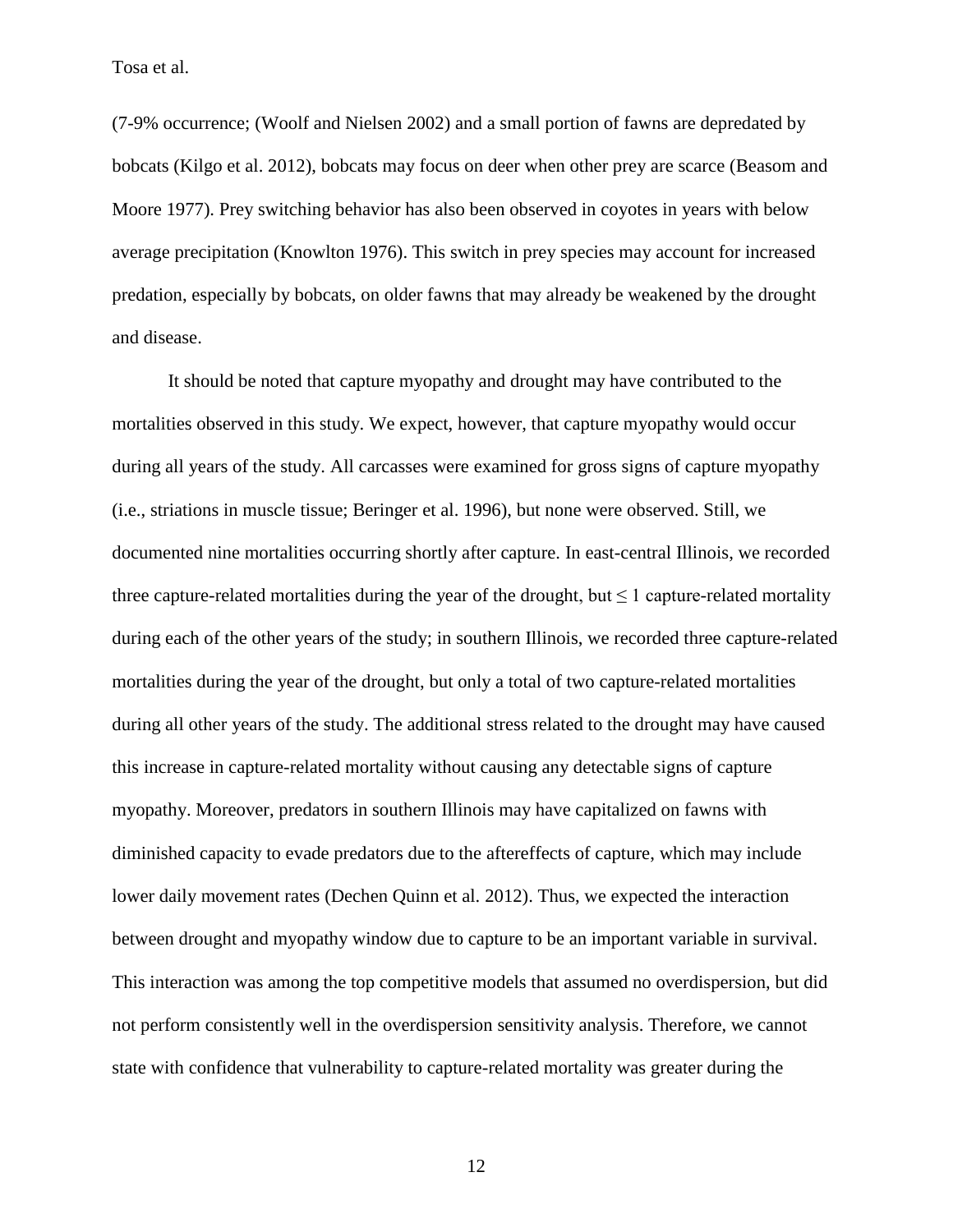drought year.

Overdispersion of ecological data is not uncommon. A possible reason for overdispersion in our data could be that we did not account for fawn mass, body condition, or disease status. Instead, we used age at capture as an indicator of fawn mass. Fawn masses were not recorded during capture because historical patterns indicated that fawns would have similar overwinter survival as adult females (Carroll and Brown 1977; Nelson and Woolf 1987). Another possible reason for overdispersion could be that we did not observe enough mortalities to disentangle the different factors impacting survival. By conducting the sensitivity analysis, we reduced our chances of selecting overly complex models and improved inference by selecting more parsimonious models with support across a range of overdispersion magnitudes (Richards 2007).

#### **Management Implications**

Deer population projections are often based on the assumption of relatively high survival of fawns after their first hunting season. Our results indicate that assumption can sometimes fail. With increasingly variable and extreme weather patterns in temperate regions due to climate change (Seneviratne et al. 2012), increasing predator populations (Bluett 2013), and novel predator communities due to recolonization and expansion of predator ranges into novel habitats (Gompper 2002; LaRue and Nielsen 2016; Smith et al. 2016), wildlife managers should be aware that historical patterns (e.g., similar overwinter survival in fawns and adult females) may no longer hold true. These interacting environmental trends indicate that periodic research to update estimates of age-specific survival may be needed to responsively manage deer populations.

#### **Acknowledgements**

We thank D. Johnson, Touch of Nature Environmental Center at Southern Illinois University, Crab Orchard National Wildlife Refuge, Rend Lake U.S. Army Corps of Engineers,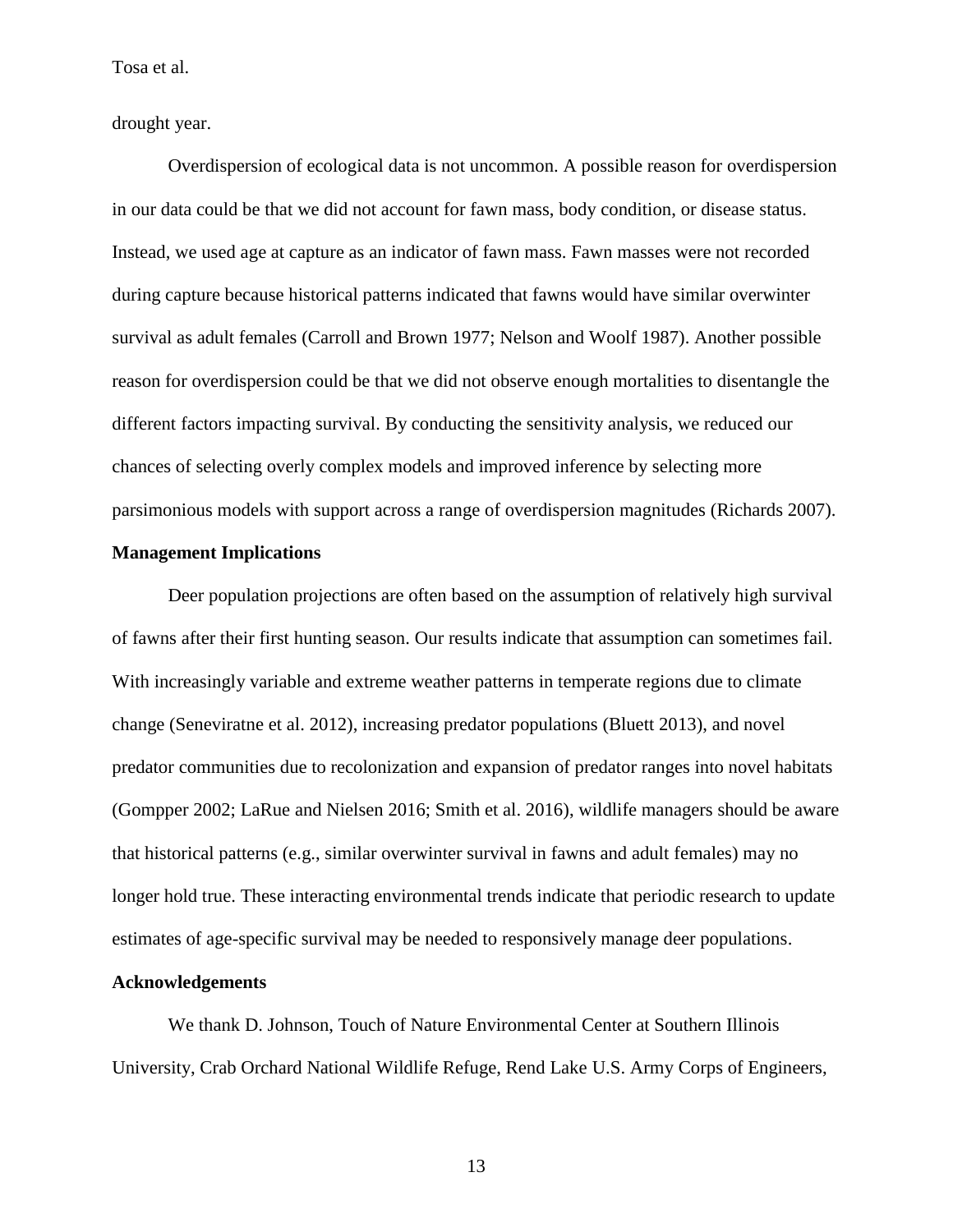and Lake Shelbyville U.S. Army Corps of Engineers for property access. Field support and advice were provided by J. C. Borcherding, B. J. Easton, A. C. Edmunds, L. C. Hawk, E. J. Holzmueller, D. Kahl III, K. T. Kossel, S. Locke, C. L. Lockerby, L. R. Mitchell, A. M. Rosenblatt, J. E. Schoonover, P. Shelton, R. G. Tebo, B. J. Tritsch, B. N. Towery, C. Wickhem, and K. H. Wiskirchen. We appreciate comments from W. S. Fairbanks, M. W. Eichholz, and anonymous reviewers. This study was funded by the Illinois Department of Natural Resources (Federal Aid in Wildlife Restoration Project W87R) and the Cooperative Wildlife Research Laboratory at Southern Illinois University Carbondale.

#### **References**

- Anderson, C.W., Nielsen, C.K., Hester, C.M., Hubbard, R.D., Stroud, J.K., and Schauber, E.M. 2013. Comparison of indirect and direct methods of distance sampling for estimating density of white-tailed deer. Wildl. Soc. Bull. **37**(1): 146–154. doi:10.1002/wsb.231.
- Anderson, C.W., Nielsen, C.K., and Schauber, E.M. 2015. Survival and dispersal of white-tailed deer in the agricultural landscape of east-central Illinois. Wildl. Biol. Pract. **11**(1): 26–41. doi:10.2461/wbp.2015.11.5.
- Ballard, W.B., Whitlaw, H.A., Young, S.J., Jenkins, R.A., and Forbes, G.J. 1999. Predation and survival of white-tailed deer fawns in northcentral New Brunswick. J. Wildl. Manage. **63**(2): 574–579. doi:10.2307/3802645.
- Beasom, S.L., and Moore, R.A. 1977. Bobcat food habit response to a change in prey abundance. Southwest. Nat. **21**(4): 451–457. doi:10.2307/30054026.
- Beringer, J., Hansen, L.P., Wilding, W., Fischer, J., and Sheriff, S.L. 1996. Factors affecting capture myopathy in white-tailed deer. J. Wildl. Manage. **60**(2): 373–380. doi:10.2307/3802238.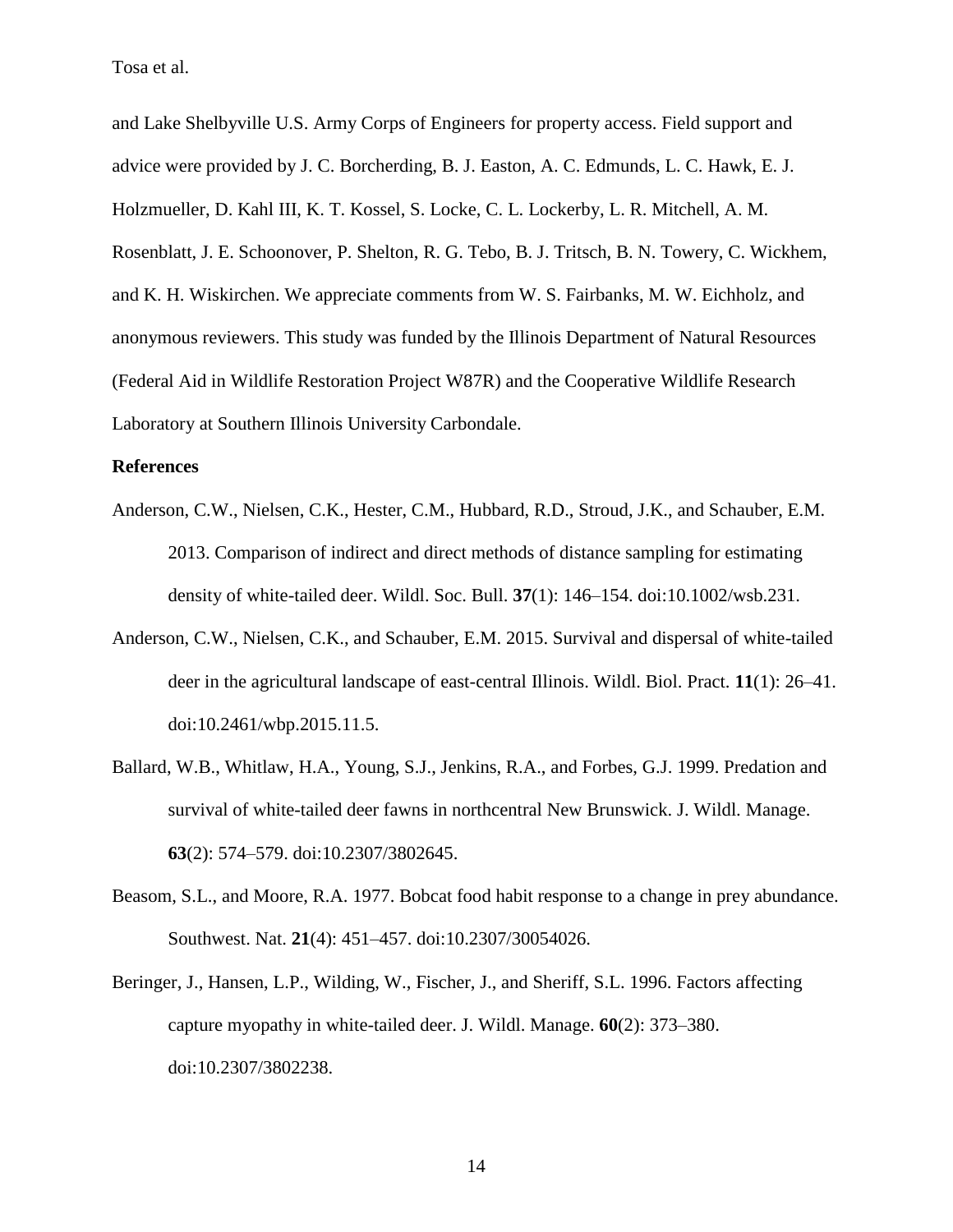- Bluett, R. 2013. 2013 Archery deer hunter survey. Illinois Department of Natural Resources Wildlife Diversity Program Note 13-2, Illinois. Available from http://www.dnr.illinois.gov/news/Documents/adhs2013report.pdf [accessed 19 December 2014].
- Brasher, M.G., Arnold, T.W., Devries, J.H., and Kaminski, R.M. 2006. Breeding-season survival of male and female mallards in Canada's prairie-parklands. J. Wildl. Manage. **70**(3): 805–811. doi:10.2193/0022-541X(2006)70[805:BSOMAF]2.0.CO;2.
- Brinkman, T.J., Jenks, J.A., DePerno, C.S., Haroldson, B.S., and Osborn, R.G. 2004. Survival of white-tailed deer in an intensively farmed region of Minnesota. Wildl. Soc. Bull. **32**(3): 726–731. doi:10.2193/0091-7648(2004)032[0726:SOWDIA]2.0.CO;2.
- Burnham, K.P., and Anderson, D.R. 2010. Model selection and multimodel inference: a practical information-theoretic approach. *In* 2. ed. Springer, New York, NY.
- Burroughs, J.P., Campa, H., Winterstein, S.R., Rudolph, B.A., and Moritz, W.E. 2006. Causespecific mortality and survival of white-tailed deer fawns in southwestern Lower Michigan. J. Wildl. Manage. **70**(3): 743–751. doi:10.2193/0022- 541X(2006)70[743:CMASOW]2.0.CO;2.
- Calzolari, M., and Albieri, A. 2013. Could drought conditions trigger Schmallenberg virus and other arboviruses circulation? Int. J. Health Geogr. **12**(1): 1–5. doi:10.1186/1476-072X-12-7.
- Carroll, B.K., and Brown, D.L. 1977. Factors affecting neonatal fawn survival in southerncentral Texas. J. Wildl. Manage. **41**(1): 63–69. doi:10.2307/3800091.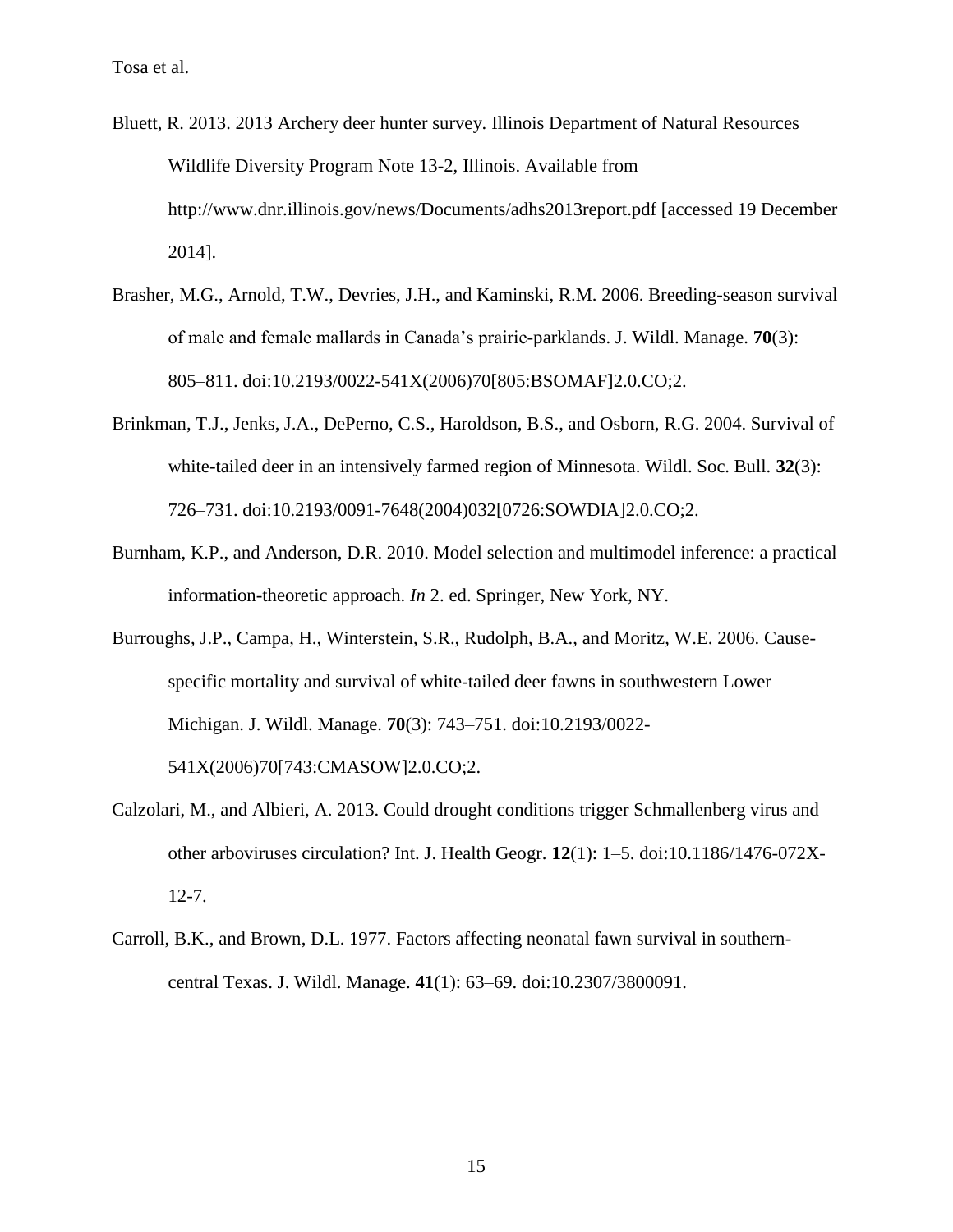- Chitwood, M.C., Lashley, M.A., Kilgo, J.C., Moorman, C.E., and Deperno, C.S. 2015*a*. Whitetailed deer population dynamics and adult female survival in the presence of a novel predator. J. Wildl. Manage. **79**(2): 211–219. doi:10.1002/jwmg.835.
- Chitwood, M.C., Lashley, M.A., Kilgo, J.C., Pollock, K.H., Moorman, C.E., and DePerno, C.S. 2015*b*. Do biological and bedsite characteristics influence survival of neonatal whitetailed deer? PLoS ONE, **10**(3): e0119070. doi:10.1371/journal.pone.0119070.
- Cook, R.S., White, M., Trainer, D.O., and Glazener, W.C. 1971. Mortality of young white-tailed deer fawns in south Texas. J. Wildl. Manage. **35**(1): 47–56. doi:10.2307/3799870.
- Dechen Quinn, A.C., Williams, D.M., and Porter, W.F. 2012. Postcapture movement rates can inform data-censoring protocols for GPS-collared animals. J. Mammal. **93**(2): 456–463. doi:10.1644/10-MAMM-A-422.1.
- DelGiudice, G.D., Riggs, M.R., Joly, P., and Pan, W. 2002. Winter severity, survival, and causespecific mortality of female white-tailed deer in north-central Minnesota. J. Wildl. Manage. **66**(3): 698–717. doi:10.2307/3803136.
- Dubay, S.A., deVos, J.C., Noon, T.H., and Boe, S. 2004. Epizootiology of hemorrhagic disease in mule deer in central Arizona. J. Wildl. Dis. **40**(1): 119–124. doi:10.7589/0090-3558- 40.1.119.
- Epstein, M.B., Feldhamer, G.A., and Joyner, R.L. 1983. Predation on white-tailed deer fawns by bobcats, foxes, and alligators: predator assessment. Proc. Annu. Conf. Southeast. Assoc. Fish Wildl. Agencies, **37**: 161–172.
- Fuller, T.K. 1990. Dynamics of a declining white-tailed deer population in north-central Minnesota. Wildl. Monogr. **110**: 3–37. doi:10.2307/3830647.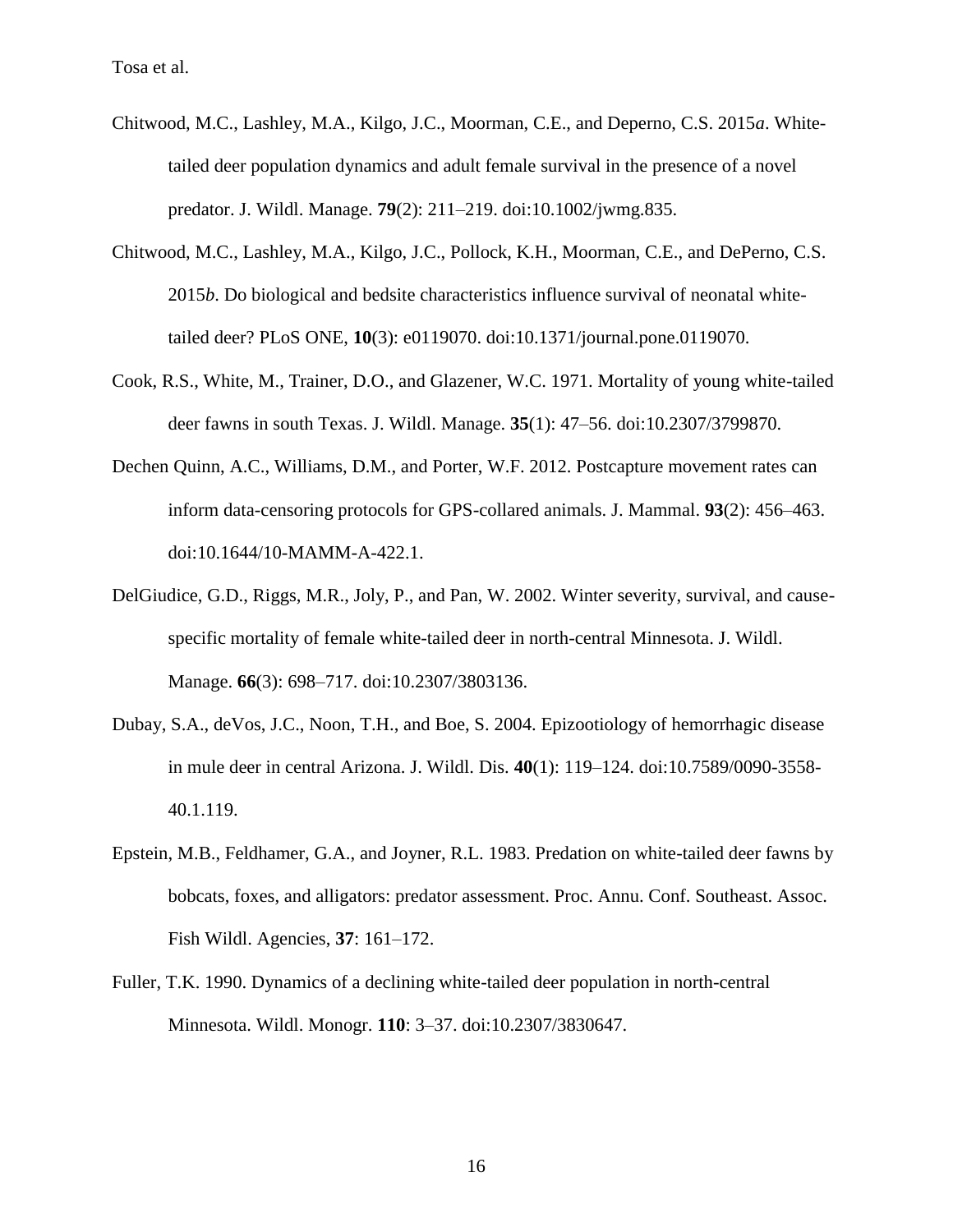- Gaillard, J.-M., Festa-Bianchet, M., and Yoccoz, N.G. 1998. Population dynamics of large herbivores: variable recruitment with constant adult survival. Trends Ecol. Evol. **13**(2): 58–63. doi:10.1016/S0169-5347(97)01237-8.
- Garner, G., Morrison, J., and Lewis, J. 1976. Mortality of white-tailed deer fawns in the Wichita Mountains, Oklahoma. Proc. Annu. Conf. Southeast. Assoc. Fish Wildl. Agencies, **30**: 493–506.
- Gompper, M.E. 2002. Top carnivores in the suburbs? Ecological and conservation issues raised by colonization of north-eastern North America by coyotes. Bioscience, **52**(2): 185–190. doi:10.1641/0006-3568(2002)052[0185:TCITSE]2.0.CO.
- Gulsby, W.D., Killmaster, C.H., Bowers, J.W., Kelly, J.D., Sacks, B.N., Statham, M.J., and Miller, K.V. 2015. White-tailed deer fawn recruitment before and after experimental coyote removals in central Georgia. Wildl. Soc. Bull. **39**(2): 248–255. doi:10.1002/wsb.534.
- Halls, L.K. (*Editor*). 1984. White-tailed deer: ecology and management. Stackpole Books, Harrisburg, PA.
- Hatter, I.W., and Janz, D.W. 1994. Apparent demographic changes in black-tailed deer associated with wolf control on northern Vancouver Island. Can. J. Zool. **72**(5): 878–884. doi:10.1139/z94-119.
- Hiller, T.L., Campa, H., Winterstein, S.R., and Rudolph, B.A. 2007. Survival and space use of fawn white-tailed deer in southern Michigan. Am. Midl. Nat. **159**(2): 403–412. doi:10.1674/0003-0031(2008)159[403:SASUOF]2.0.CO;2.
- Illinois Department of Natural Resources. 2013. The drought of 2012: a report of the governor's drought response task force. Illinois.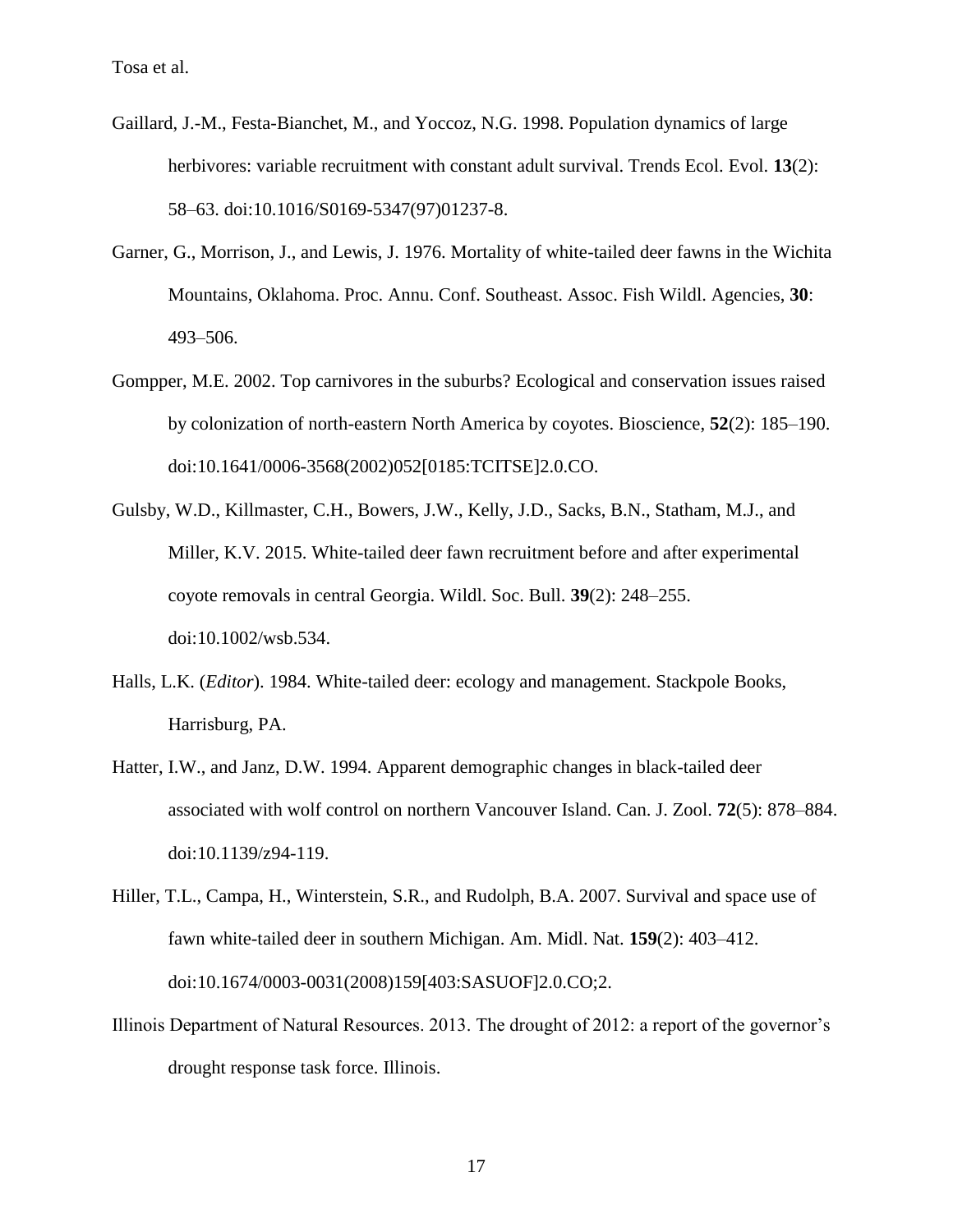- Jackson, A.M., and Ditchkoff, S.S. 2013. Survival estimates of white-tailed deer fawns at Fort Rucker, Alabama. Am. Midl. Nat. **170**(1): 184–190. doi:10.1674/0003-0031-170.1.184.
- Kilgo, J.C., Ray, H.S., Vukovich, M., Goode, M.J., and Ruth, C. 2012. Predation by coyotes on white-tailed deer neonates in South Carolina. J. Wildl. Manage. **76**(7): 1420–1430. doi:10.1002/jwmg.393.
- Kilgo, J.C., Vukovich, M., Scott Ray, H., Shaw, C.E., and Ruth, C. 2014. Coyote removal, understory cover, and survival of white-tailed deer neonates: Coyote Control and Fawn Survival. J. Wildl. Manage. **78**(7): 1261–1271. doi:10.1002/jwmg.764.
- Knowlton, F.F. 1976. Potential influence of coyotes on mule deer populations. *In* Mule deer decline in the west: a symposium. *Edited by* G.W. Workman and J.B. Low. Utah State University and Utah Agricultural Experiment Station, Logan, USA. pp. 111–118.
- Laake, J.L. 2013. RMark: An R interface for analysis of capture-recapture data with MARK. US Department of Commerce, National Oceanic and Atmospheric Administration, National Marine Fisheries Service, Alaska Fisheries Science Center.
- LaRue, M.A., and Nielsen, C.K. 2016. Population viability of recolonizing cougars in midwestern North America. Ecol. Model. **321**: 121–129. doi:10.1016/j.ecolmodel.2015.09.026.
- Merritt, J.F., Lima, M., and Bozinovic, F. 2001. Seasonal regulation in fluctuating small mammal populations: feedback structure and climate. Oikos, **94**(3): 505–514. doi:10.2307/3547397.
- National Oceanic and Atmospheric Administration. 2010. 1981-2010 Climate normals. Available from http://www.ncdc.noaa.gov/cdo-web/datatools/normals [accessed 1 September 2014].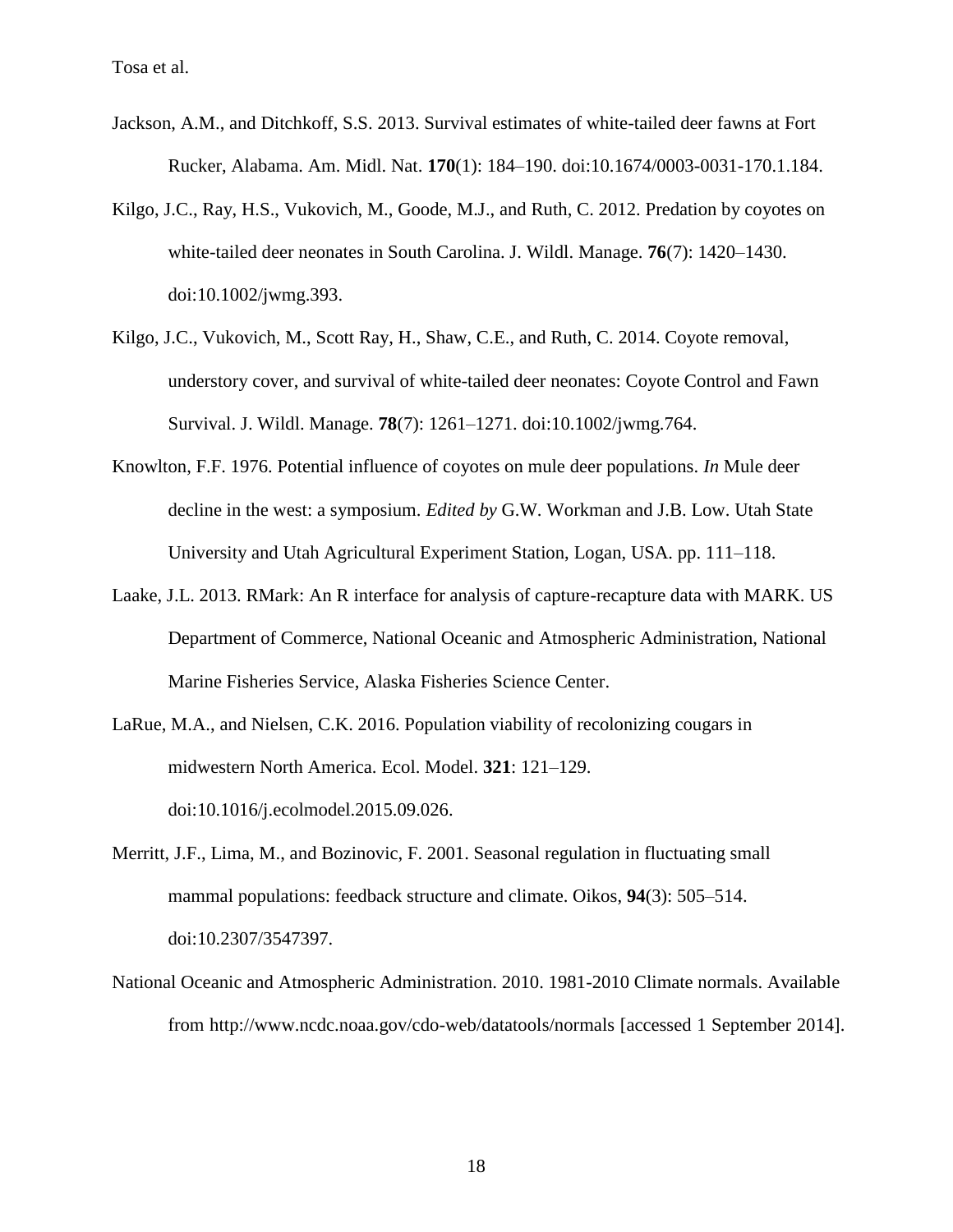- Nelson, M.A., Cherry, M.J., Howze, M.B., Warren, R.J., and Conner, L.M. 2015. Coyote and bobcat predaiton on white-tailed deer fawns in a longleaf pine ecosystem in southwestern Georgia. J. Southeast. Assoc. Fish Wildl. Agencies, **2**: 208–213.
- Nelson, M.E., and Mech, L.D. 1981. Deer social organization and wolf predation in northeastern Minnesota. Wildl. Monogr. **77**: 3–53.
- Nelson, R.J. 1993. Simulated drought affects male reproductive function in deer mice (*Peromyscus maniculatus bairdii*). Physiol. Zool. **66**(1): 99–114. doi:10.2307/30158289.
- Nelson, T.A., and Woolf, A. 1987. Mortality of white-tailed deer fawns in southern Illinois. J. Wildl. Manage. **51**(2): 326–329. doi:10.2307/3801010.
- Nielsen, C.K., and Woolf, A. 2001. Spatial organization of bobcats (*Lynx rufus*) in southern Illinois. Am. Midl. Nat. **146**(1): 43–52. doi:10.1674/0003- 0031(2001)146[0043:SOOBLR]2.0.CO;2.
- Pollock, K.H., Winterstein, S.R., Bunck, C.M., and Curtis, P.D. 1989. Survival analysis in telemetry studies: the staggered entry design. J. Wildl. Manage. **53**(1): 7–15. doi:10.2307/3801296.
- Porath, W.R. 1980. Fawn mortality estimates in farmland deer range. *In* Proceedings of the 1979 Symposium of the North Central Section of The Wildlife Society. Urbana, Illinois, USA pp. 55–63.
- R Core Team. 2014. R: a language and environment for statistical computing. Vienna, Austria: R Foundation for Statistical Computing; 2012.
- Richards, S.A. 2007. Dealing with overdispersed count data in applied ecology: overdispersed count data. J. Appl. Ecol. **45**(1): 218–227. doi:10.1111/j.1365-2664.2007.01377.x.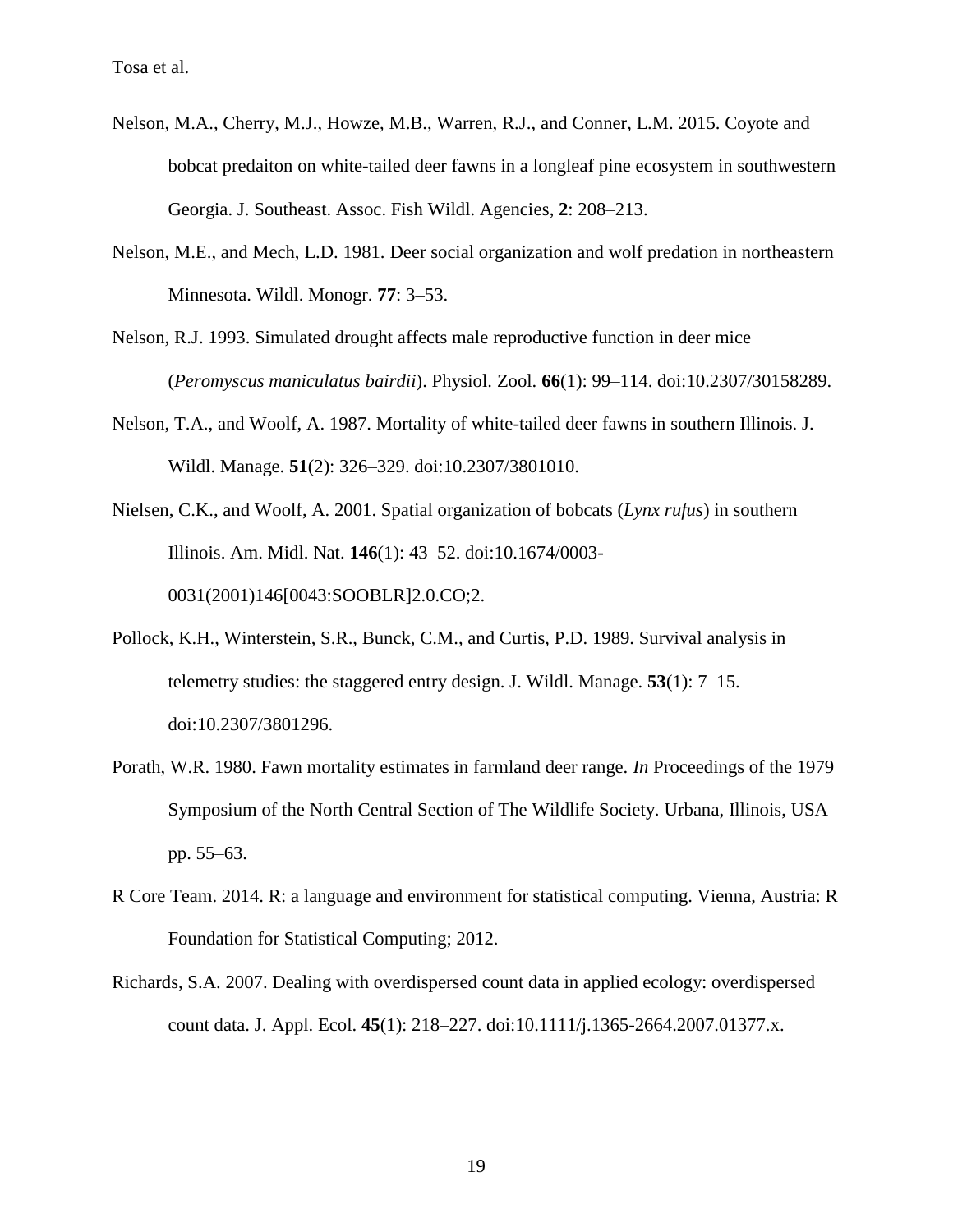- Rohm, J.H. 2005. Survival of white-tailed deer fawns in southern Illinois. Southern Illinois University Carbondale, Carbondale, Illinois.
- Rohm, J.H., Clayton K. Nielsen, and Woolf, A. 2007. Survival of white-tailed deer fawns in southern Illinois. J. Wildl. Manage. **71**(3): 851–860. doi:10.2307/4495262.
- Rohm, J.H., Nielsen, C.K., Schauber, E.M., and Woolf, A. 2006. Post-recruitment survival of white-tailed deer fawns in southern Illinois. Proc. Annu. Conf. Southeast. Assoc. Fish Wildl. Agencies, **60**: 59–63.
- Roseberry, J.L., and Woolf, A. 1991. A comparative evaluation of techniques for analyzing white-tailed deer harvest data. Wildl. Monogr. **117**: 3–59.
- Savini, G., Afonso, A., Mellor, P., Aradaib, I., Yadin, H., Sanaa, M., Wilson, W., Monaco, F., and Domingo, M. 2011. Epizootic heamorragic disease. Res. Vet. Sci. **91**(1): 1–17. doi:10.1016/j.rvsc.2011.05.004.
- Schauber, E.M., and Nielsen, C.K. 2010. Cooperative forest wildlife research Illinois deer investigations final report federal aid project W-87-R-28-32. Cooperative Wildlife Research Laboratory, Southern Illinois University Carbondale, Carbondale, Illinois.
- Seneviratne, S.I., Nicholls, N., Easterling, D., Goodess, C.M., Kanae, S., Kossin, J., Luo, Y., Marengo, J., McInnes, K., and Rahimi, M. 2012. Changes in climate extremes and their impacts on the natural physical environment. *In* Managing the risks of extreme events and disasters to advance climate change adaptation. Cambridge University Press, Cambridge. pp. 109–230.
- Severinghaus, C.W. 1949. Tooth development and wear as criteria of age in white-tailed deer. J. Wildl. Manage. **13**(2): 195–216. doi:10.2307/3796089.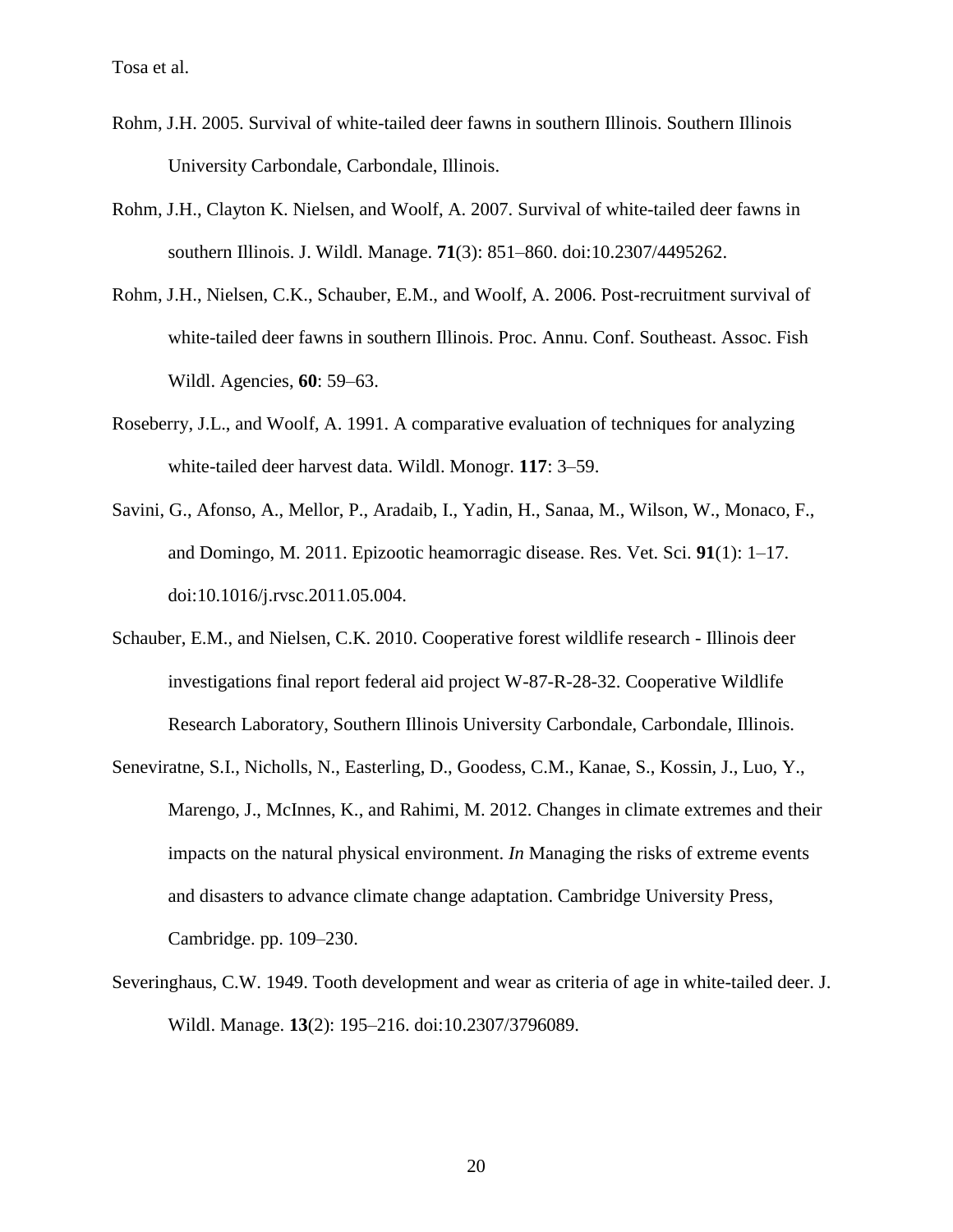- Singer, F.J., Schreier, W., Oppenheim, J., and Garton, E.O. 1989. Drought, fires, and large mammals. BioScience, **39**(10): 716–722. doi:10.2307/1311003.
- Smith, J.B., Nielsen, C.K., and Hellgren, E.C. 2016. Suitable habitat for recolonizing large carnivores in the midwestern USA. Oryx, **50**(3): 555–564. doi:10.1017/S0030605314001227.
- Storm, D.J., Nielsen, C.K., Schauber, E.M., and Woolf, A. 2007. Space use and survival of white-tailed deer in an exurban landscape. J. Wildl. Manage. **71**(4): 1170–1176. doi:10.2193/2006-388.
- Toïgo, C., Gaillard, J.-M., Van Laere, G., Hewison, M., and Morellet, N. 2006. How does environmental variation influence body mass, body size, and body condition? Roe deer as a case study. Ecography, **29**(3): 301–308. doi:10.1111/j.2006.0906-7590.04394.x.
- Verme, L.J. 1977. Assessment of natal mortality in Upper Michigan deer. J. Wildl. Manage. **41**(4): 700–708. doi:10.2307/3799992.
- Vreeland, J.K. 2002. Survival rates, cause-specific mortality, and habitat characteristics of whitetailed deer fawns in north central Pennsylvania. Thesis, Pennsylvania State University, University Park, USA.
- Vreeland, J.K., Diefenbach, D.R., and Wallingford, B.D. 2004. Survival rates, mortality causes, and habitats of Pennsylvania white-tailed deer fawns. Wildl. Soc. Bull. **32**(2): 542–553. doi:10.2193/0091-7648(2004)32[542:SRMCAH]2.0.CO;2.
- White, G.C., and Lubow, B.C. 2002. Fitting population models to multiple sources of observed data. J. Wildl. Manage. **66**(2): 300–309. doi:10.2307/3803162.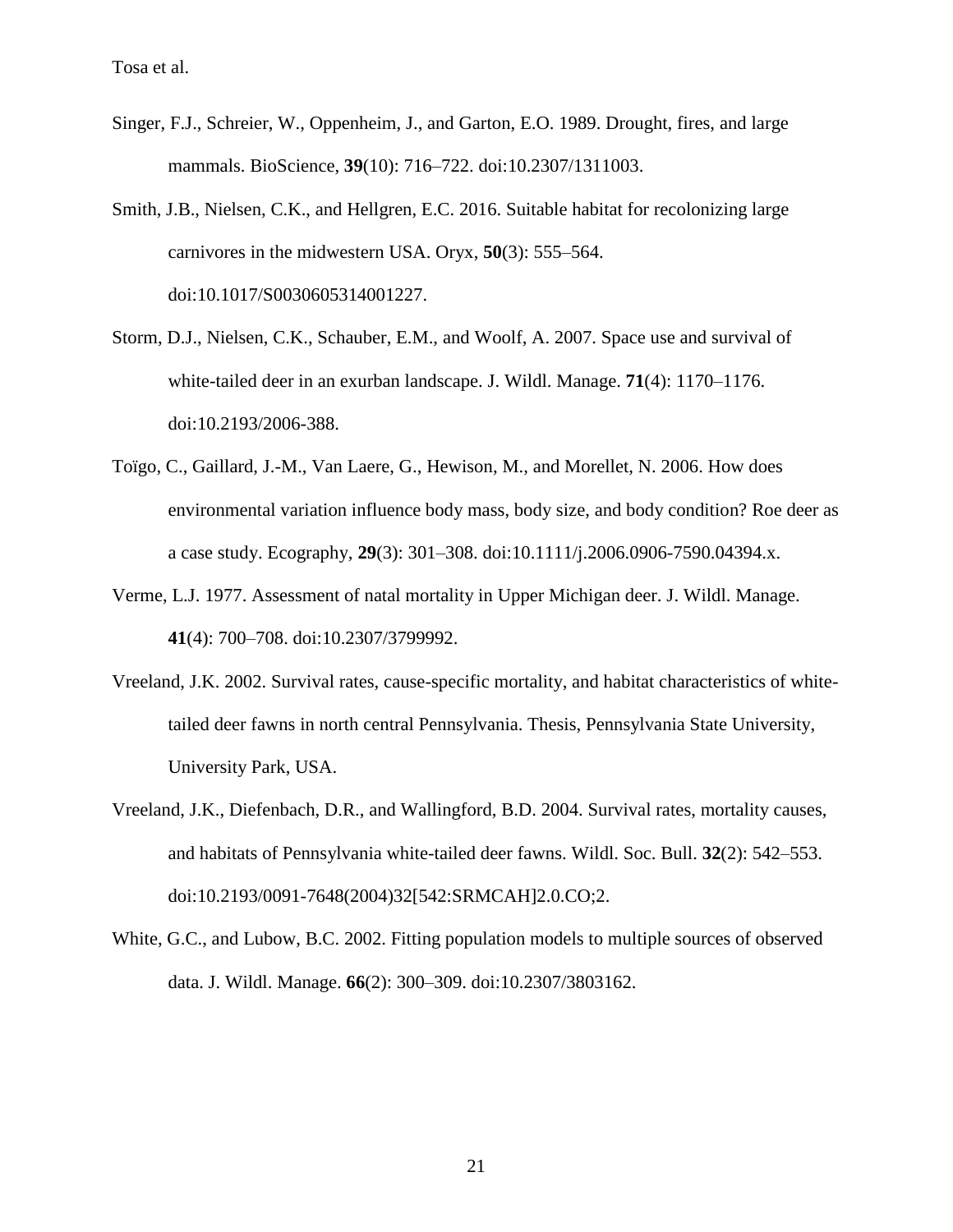- Wickham, B.M., Lancia, R.A., and Conner, M.C. 1993. Survival rates and adult accompaniment of white-tailed deer fawns on Remington Farms. Proc. Annu. Conf. Southeast. Assoc. Fish Wildl. Agencies, **47**: 222–230.
- Wobeser, G.A. 2006. Essentials of disease in wild animals. *In* 1st ed. Wiley-Blackwell, Ames, Iowa.
- Woolf, A., and Nielsen, C.K. 2002. The bobcat in Illinois. Southern Illinois University at Carbondale. Publications Office.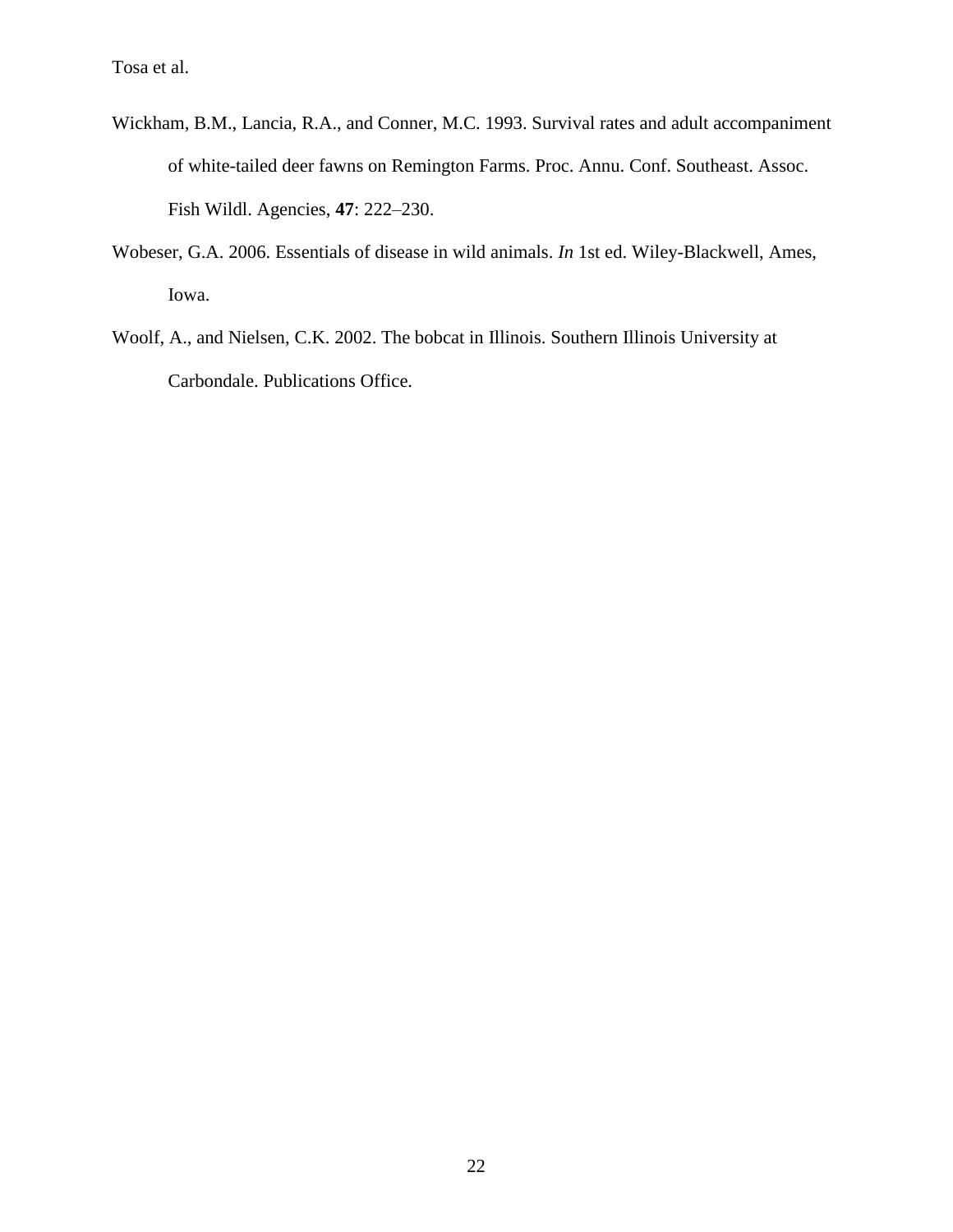Table 1.— White-tailed deer (*Odocoileus virginianus* (Zimmerman, 1780)) fawns captured and collared in southern and east-central Illinois from fall through spring (Oct – Jun) of 2010-14. Number of mortalities listed in parentheses.

| Year* | <b>Sex</b> | Southern Illinois | East-central Illinois | Total |      |
|-------|------------|-------------------|-----------------------|-------|------|
| 2010  | Female     | $\overline{0}$    | (2)<br>16             | 16    | (2)  |
|       | Male       | $\overline{0}$    | 10<br>(1)             | 10    | (1)  |
| 2011  | Female     | 6<br>(2)          | $\mathbf{1}$<br>(0)   | 7     | (2)  |
|       | Male       | $\overline{0}$    | 12(0)                 | 12    | (0)  |
| 2012  | Female     | (6)<br>7          | 7<br>(2)              | 14    | (8)  |
|       | Male       | (1)<br>3          | (1)<br>6              | 9     | (2)  |
| 2013  | Female     | 9<br>(1)          | 3<br>(0)              | 12    | (1)  |
|       | Male       | 9<br>(2)          | 5(1)                  | 14    | (3)  |
| Total |            | 34<br>(12)        | 60<br>(7)             | 94    | (19) |

\*Year reflects the year in which the fawns were born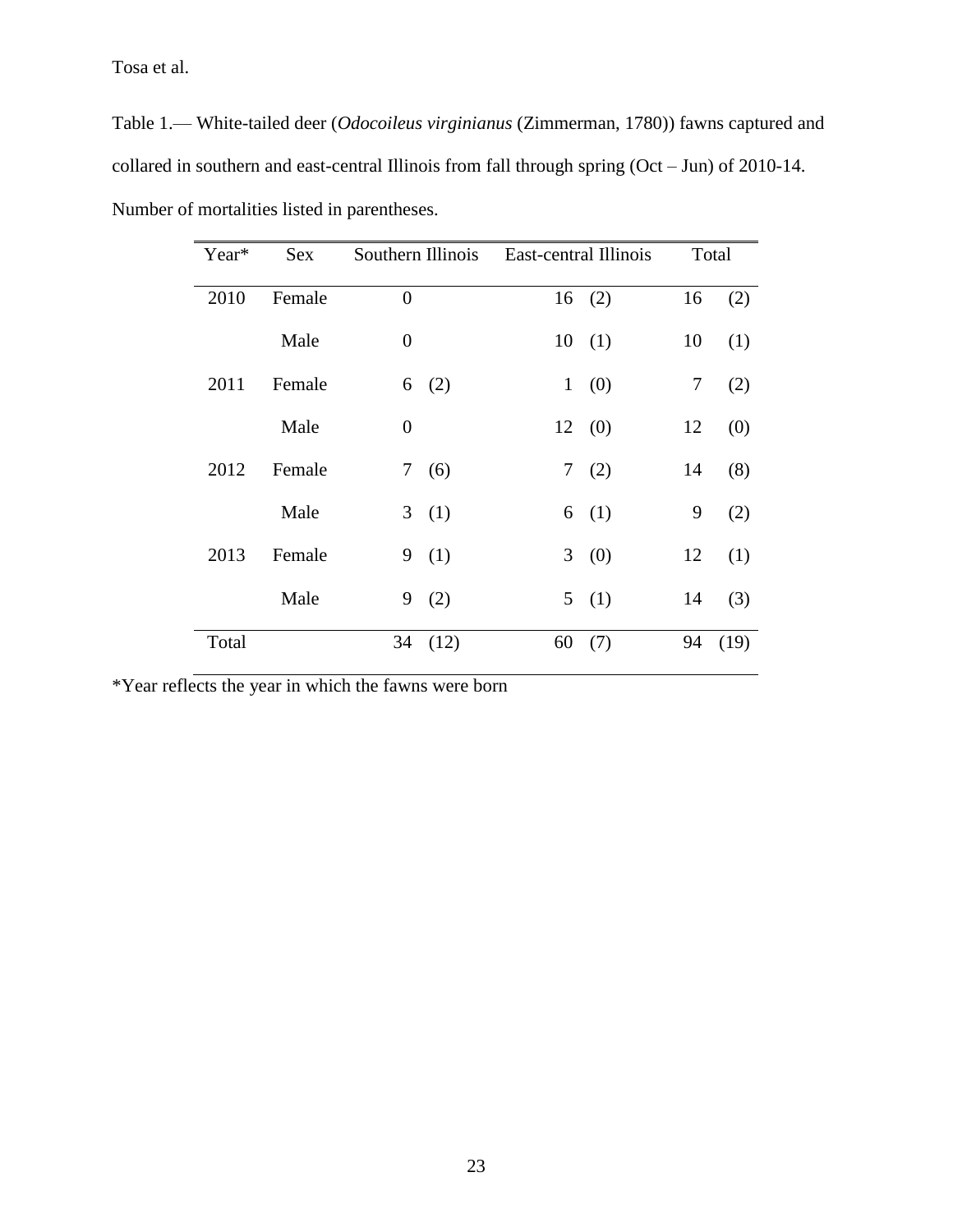Table 2.— Top models evaluated for survival (S) of white-tailed deer (*Odocoileus virginianus* (Zimmerman, 1780)) fawns in southern

|  | and east-central Illinois from fall through spring (Oct $-$ Jun) of 2010-14. Models were ranked according to $\triangle$ AICc. |
|--|--------------------------------------------------------------------------------------------------------------------------------|
|--|--------------------------------------------------------------------------------------------------------------------------------|

| Model          | Model                                                                                                        | K              | $AIC_c$ | $\triangle AIC_c$ | Wi   | Deviance |
|----------------|--------------------------------------------------------------------------------------------------------------|----------------|---------|-------------------|------|----------|
| number         |                                                                                                              |                |         |                   |      |          |
| 8              | $S(\sim Myop Wind + Drought + AgeCapt + DaysSinceCapt)$                                                      | 5              | 231.07  | 0.00              | 0.13 | 221.06   |
| 5              | $S(\sim Drought + AgeCapt + DaysSinceCapt)$                                                                  | $\overline{4}$ | 231.67  | 0.60              | 0.09 | 223.67   |
| 12             | $S(\sim Myop Wind: Drought + Myop Wind + Drought + AgeCapt + DaysSinceCapt)$                                 | 6              | 232.11  | 1.04              | 0.07 | 220.10   |
| 10             | $S(\sim Myop Wind:AgeCapt + Myop Wind + Drought + AgeCapt + DaysSinceCapt)$                                  | 6              | 232.38  | 1.31              | 0.07 | 220.38   |
|                | $S(\sim Myop Wind: Drought + Myop Wind: AgeCapt +$                                                           |                |         |                   |      |          |
| 11             | $MyopWind + Drought + AgeCapt + DaysSinceCapt)$                                                              | 7              | 232.56  | 1.49              | 0.06 | 218.55   |
| 9              | $S(\sim\text{Dropight:AgeCapt} + \text{MyopWind} + \text{Dropight} + \text{AgeCapt} + \text{DaySSinceCapt})$ | 6              | 232.60  | 1.53              | 0.06 | 220.59   |
| 14             | $S(\sim$ Sex + MyopWind + Drought + AgeCapt + DaysSinceCapt)                                                 | 6              | 232.87  | 1.80              | 0.05 | 220.86   |
| 17             | $S(\sim Myop Wind + Region + Drought + DaysSinceCapt)$                                                       | 5              | 232.96  | 1.89              | 0.05 | 86.52    |
| 4              | $S(\sim Myop Wind + Drought + AgeCapt + Age2 + DaysSinceCapt)$                                               | 6              | 233.03  | 1.96              | 0.05 | 221.02   |
| 13             | $S(\sim\!Region + Myop Wind + Drought + AgeCapt + DaysSinceCapt)$                                            | 6              | 233.06  | 1.99              | 0.05 | 221.05   |
| 6              | $S(\sim Drought: AgeCapt + Drought + AgeCapt + DaysSinceCapt)$                                               | 5              | 233.09  | 2.02              | 0.05 | 223.08   |
| 16             | $S(\sim\text{Region} + \text{Drought} + \text{DaysSinceCapt})$                                               | 4              | 233.38  | 2.31              | 0.04 | 88.95    |
| 15             | $S(\sim$ Sex + Drought + AgeCapt + DaysSinceCapt)                                                            | 5              | 233.50  | 2.43              | 0.04 | 223.49   |
| 3              | $S(\sim Drought + AgeCapt + Age2 + DaysSinceCapt)$                                                           | 5              | 233.60  | 2.53              | 0.04 | 223.59   |
| 7              | $S(\sim\text{Region} + \text{Dropnt} + \text{AgeCapt} + \text{Day} \cdot \text{SinceCapt})$                  | 5              | 233.64  | 2.57              | 0.03 | 223.63   |
| $\overline{2}$ | $S(\sim$ AgeCapt + DaysSinceCapt)                                                                            | 3              | 234.68  | 3.61              | 0.02 | 228.68   |
| 18             | $S(\sim Global additive)$                                                                                    | 10             | 240.49  | 9.42              | 0.00 | 220.47   |
| 19             | $S(-Global with interactions)$                                                                               | 16             | 246.13  | 15.06             | 0.00 | 214.07   |
|                | $S(\sim 1)$                                                                                                  |                | 275.12  | 44.05             | 0.00 | 86.02    |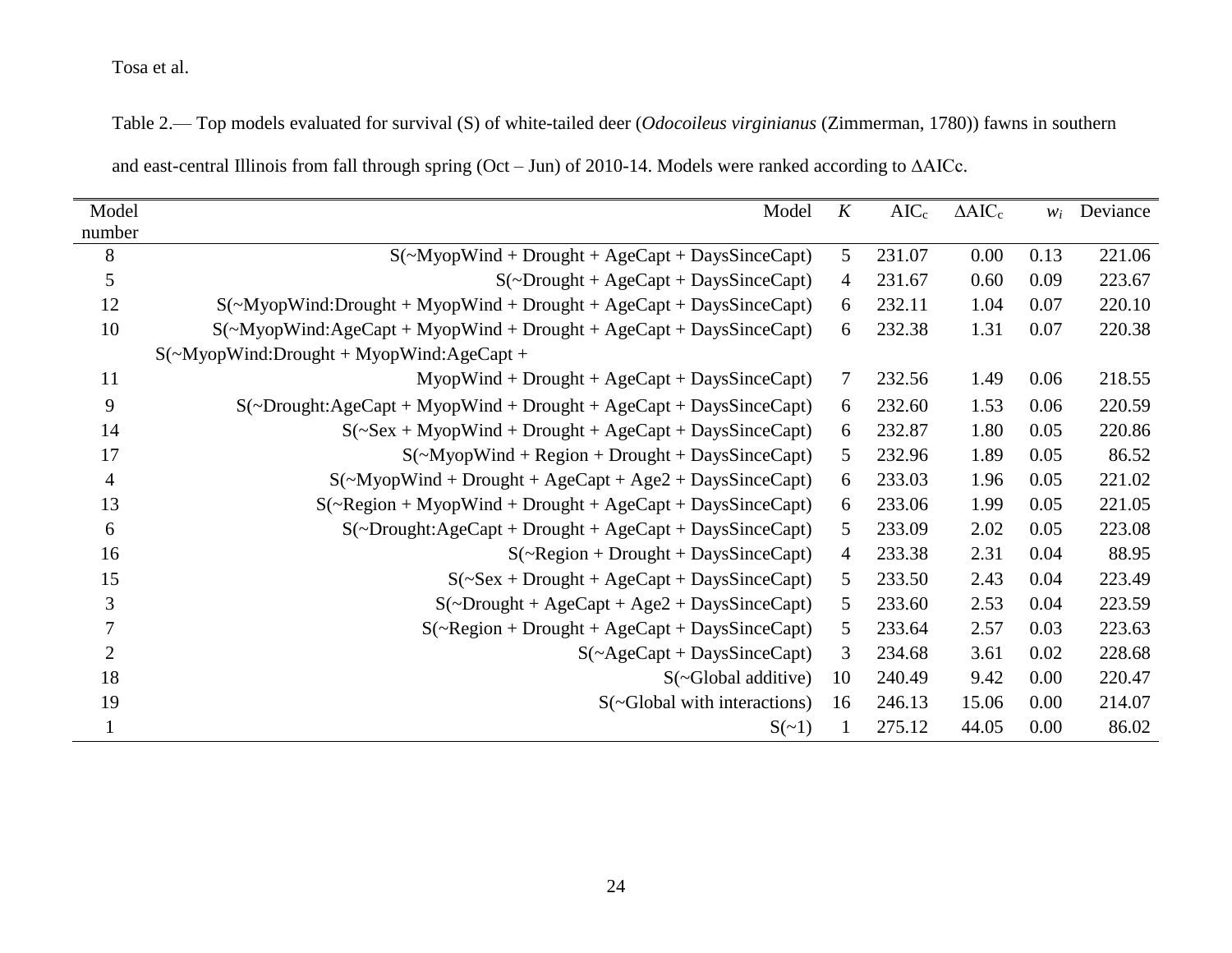Table 3.— Summary of overdispersion sensitivity analysis of competitive models assuming no overdispersion. Variance inflation

| Model  |                                                                                                    |   | $\leq$ 1          | $\leq$ 2          | $\leq$ 3          | Total       |
|--------|----------------------------------------------------------------------------------------------------|---|-------------------|-------------------|-------------------|-------------|
| number | Model                                                                                              | ĸ | $\triangle AIC_c$ | $\triangle AIC_c$ | $\triangle AIC_c$ | models      |
|        | $S(-Drought + AgeCapt + DaysSinceCapt)$                                                            | 4 | 9                 |                   |                   |             |
| 8      | $S(\sim Myop Wind + Drought + AgeCapt + DaysSinceCapt)$                                            | 5 |                   |                   | $\Omega$          | 9           |
| 17     | $S(\sim Myop Wind + Region + Drought + DaysSinceCapt)$                                             | 5 | $\Omega$          |                   |                   | $\mathbf Q$ |
| 12     | $S(\sim Myop Wind: Drought + Myop Wind + Drought + Age Capt + DaysSince Capt)$                     | 6 | 0                 |                   |                   | $\mathbf Q$ |
| 9      | $S(\sim Drought: AgeCapt + MyopWind + Drought + AgeCapt + DaysSinceCapt)$                          | 6 | $\theta$          |                   | h                 |             |
| 10     | $S(\sim Myop Wind:AgeCapt + Myop Wind + Drought + AgeCapt + DaysSinceCapt)$                        | 6 | $\theta$          |                   | h                 |             |
| 4      | $S(\sim Myop Wind + Drought + AgeCapt + Age2 + DaysSinceCapt)$                                     | 6 | $\theta$          |                   |                   |             |
| 13     | $S(\sim\text{Region} + \text{MyopWind} + \text{Dropught} + \text{AgeCapt} + \text{DaysSinceCapt})$ | 6 | $\theta$          |                   |                   |             |
| 14     | $S(\sim$ Female + MyopWind + Drought + AgeCapt + DaysSinceCapt)                                    | 6 | $\theta$          |                   |                   |             |
|        | $S(\sim Myop Wind: Drought + Myop Wind: AgeCapt +$                                                 |   |                   |                   |                   |             |
|        | $M$ yopWind + Drought + AgeCapt + DaysSinceCapt)                                                   |   | $\Omega$          |                   |                   |             |

factors were adjusted from 1 (no overdispersion) to 3 (extreme overdispersion) in increments of 0.25.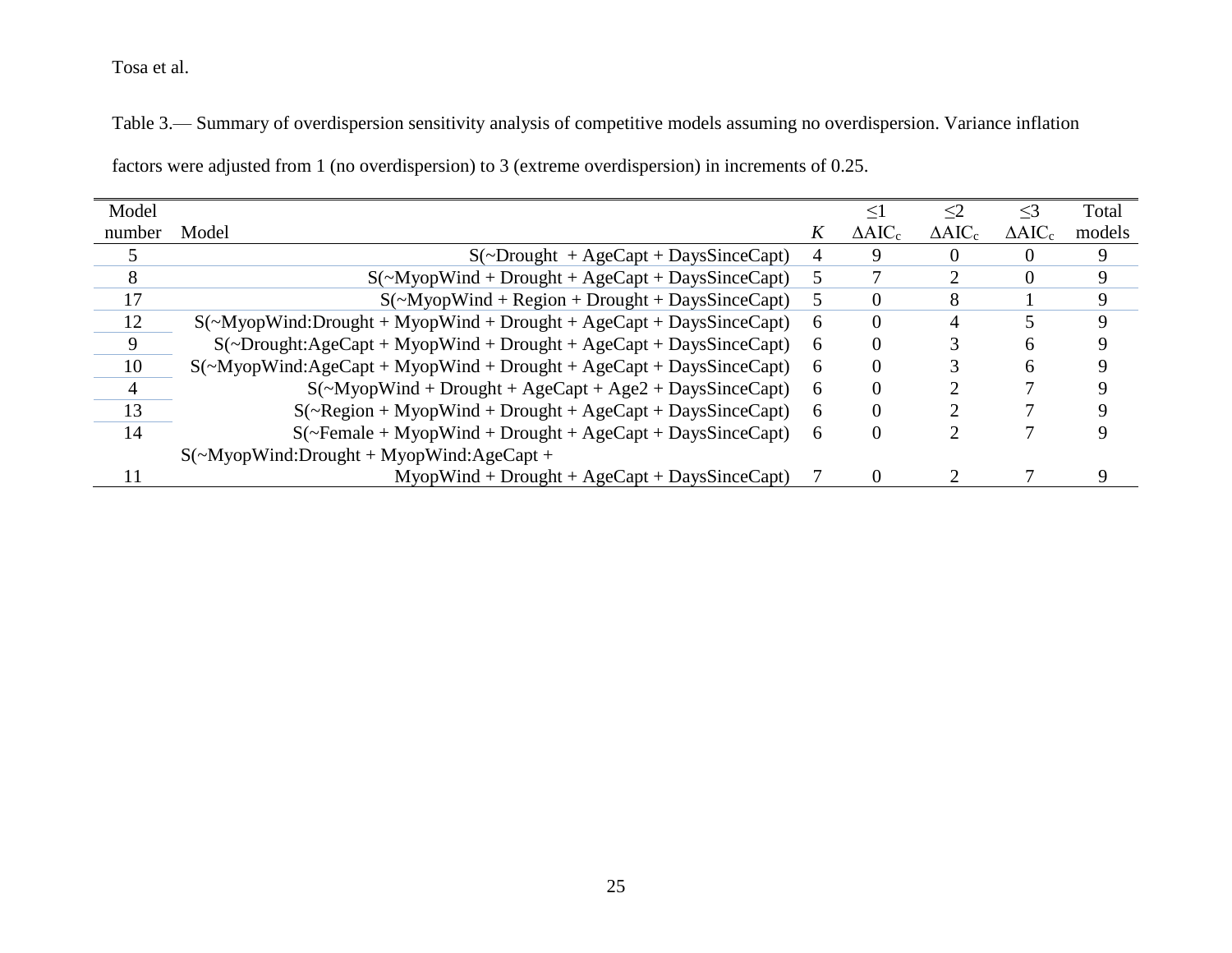Table 4.— Parameter estimates of survival models of white-tailed deer (*Odocoileus virginianus* (Zimmerman, 1780)) fawns in southern and east-central Illinois from fall through spring (Oct – Jun) of 2010 – 2014 that consistently performed well in the overdispersion sensitivity analysis.

|        |                                                                               |           | Days    |         |          |        | Year of |
|--------|-------------------------------------------------------------------------------|-----------|---------|---------|----------|--------|---------|
| Model  |                                                                               |           | since   | Age at  | Myopathy |        | drought |
| number | Model                                                                         | Intercept | capture | capture | window   | Region | (2012)  |
|        | $S(\sim\text{Dropight} + \text{AgeCapt} + \text{Day} \cdot \text{SinceCapt})$ | 1.89      | 0.049   | 0.014   |          |        | $-1.14$ |
| 8      | $S(\sim Myop Wind + Drought + AgeCapt + DaysSinceCapt)$                       | 2.52      | 0.034   | 0.014   | $-0.96$  |        | $-1.15$ |
| 17     | $S(\sim Myop Wind + Region + Drought + DaysSinceCapt)$                        | 4.98      | 0.035   |         | $-0.93$  | 1.192  | $-1.40$ |
|        | Average                                                                       | 3.13      | 0.040   | 0.014   | $-0.95$  | 1.192  | $-1.23$ |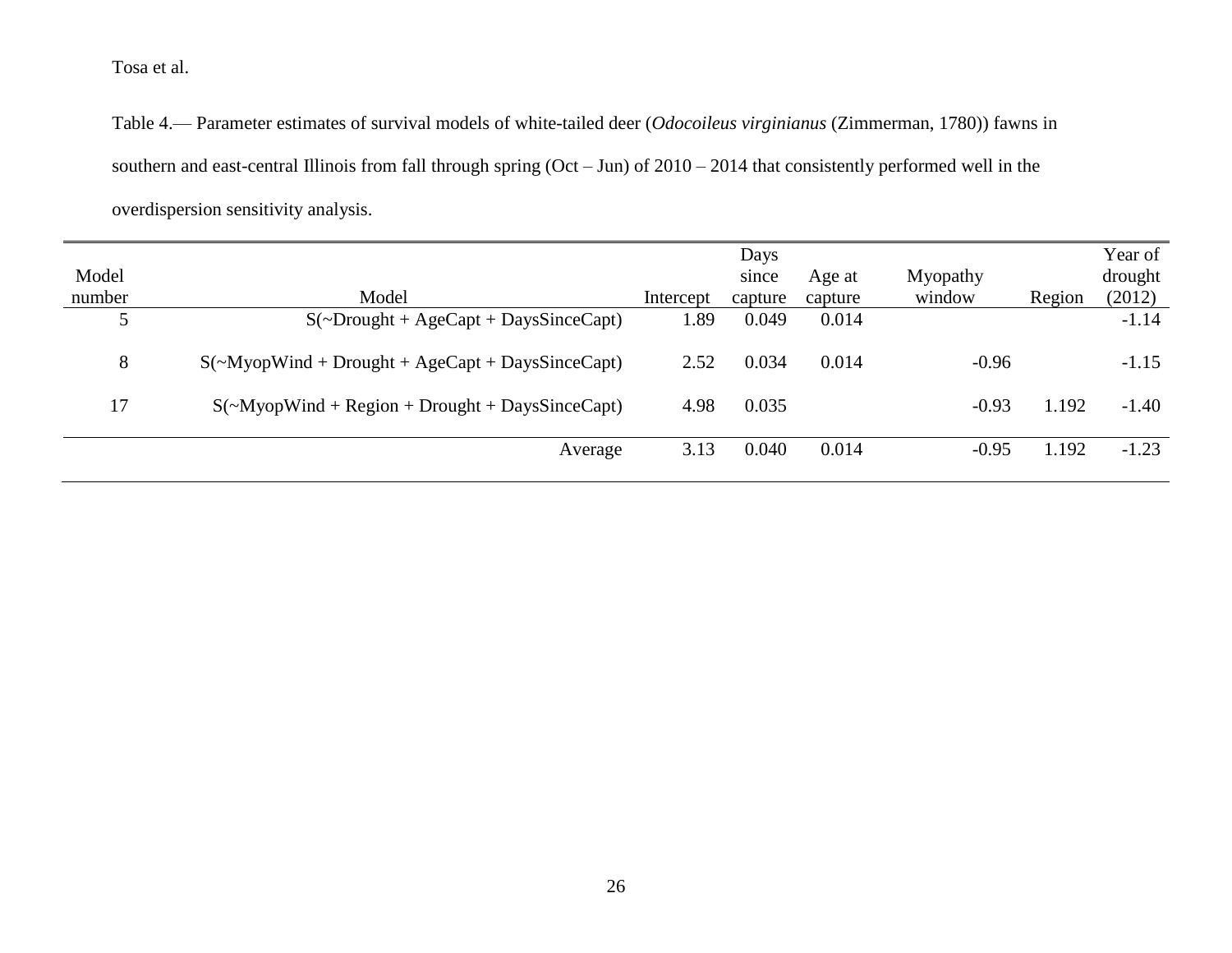Table 4.— Ranges for estimated survival rates (95% CI) of white-tailed deer (*Odocoileus virginianus* (Zimmerman, 1780)) fawns in southern and east-central Illinois from fall through spring (Oct – Jun) of 2010 – 2014 for survival models that consistently performed well in the overdispersion sensitivity analysis.

| Normal years    |                   |                   |                   |                   | Drought year      |                   |
|-----------------|-------------------|-------------------|-------------------|-------------------|-------------------|-------------------|
| Model<br>number | Both regions      | Southern          | East-Central      | Both regions      | Southern          | East-Central      |
|                 | $0.88(0.78-0.93)$ |                   |                   | $0.66(0.43-0.83)$ |                   |                   |
| 8               | $0.88(0.78-0.94)$ |                   |                   | $0.66(0.43-0.83)$ |                   |                   |
| 17              |                   | $0.77(0.58-0.89)$ | $0.92(0.83-0.97)$ |                   | $0.35(0.15-0.63)$ | $0.72(0.48-0.88)$ |